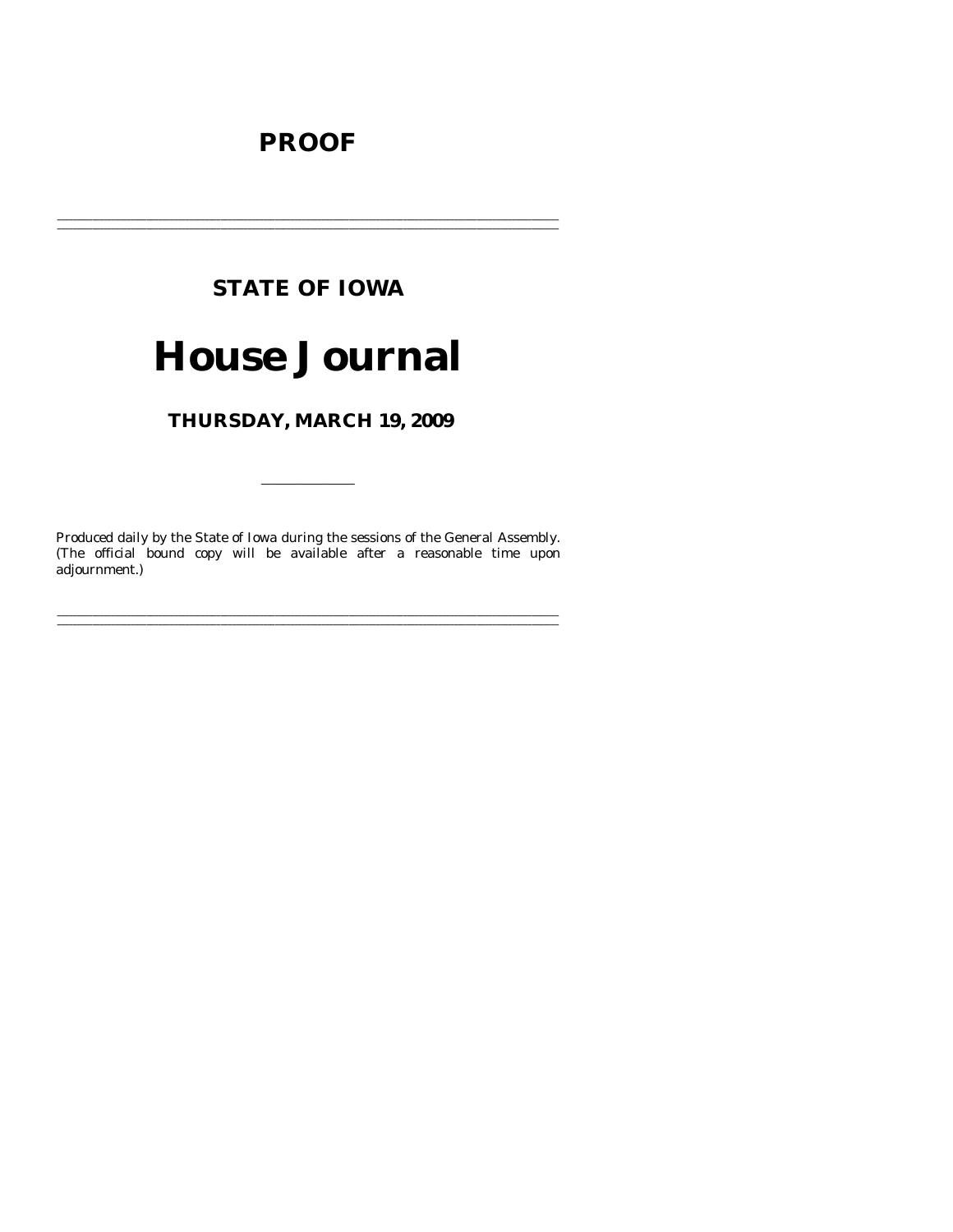## **JOURNAL OF THE HOUSE**

Sixty-seventh Calendar Day - Forty-fifth Session Day

Hall of the House of Representatives Des Moines, Iowa, Thursday, March 19, 2009

 The House met pursuant to adjournment at 9:01 a.m., Speaker Murphy in the chair.

 Prayer was offered by Reverend Tim Phillips, pastor of Gloria Dei Lutheran Church, Urbandale. He was the guest of Representative Scott Raecker of Polk County.

## PLEDGE OF ALLEGIANCE

 The Pledge of Allegiance was led by Kelsey Patience, House Page from Earlham.

The Journal of Wednesday, March 18, 2009 was approved.

## INTRODUCTION OF BILLS

**[House File 802](http://coolice.legis.state.ia.us/Cool-ICE/default.asp?Category=billinfo&Service=Billbook&frame=1&GA=83&hbill=HF802)**, by committee on environmental protection, a bill for an act providing for public comment regarding an application to construct a confinement feeding operation structure.

Read first time and placed on the **calendar.** 

**[House File 803](http://coolice.legis.state.ia.us/Cool-ICE/default.asp?Category=billinfo&Service=Billbook&frame=1&GA=83&hbill=HF803)**, by Ford, a bill for an act providing for a deduction from the individual and corporate income taxes for wages paid to certain newly hired workers and including a retroactive applicability date provision.

Read first time and referred to committee on **ways and means.** 

## SENATE MESSAGES CONSIDERED

**[Senate File 263](http://coolice.legis.state.ia.us/Cool-ICE/default.asp?Category=billinfo&Service=Billbook&frame=1&GA=83&hbill=SF263)**, by committee on environment and energy independence, a bill for an act relating to Iowa national pollutant discharge elimination system program signage and providing a penalty.

 Read first time and referred to committee on **environmental protection.**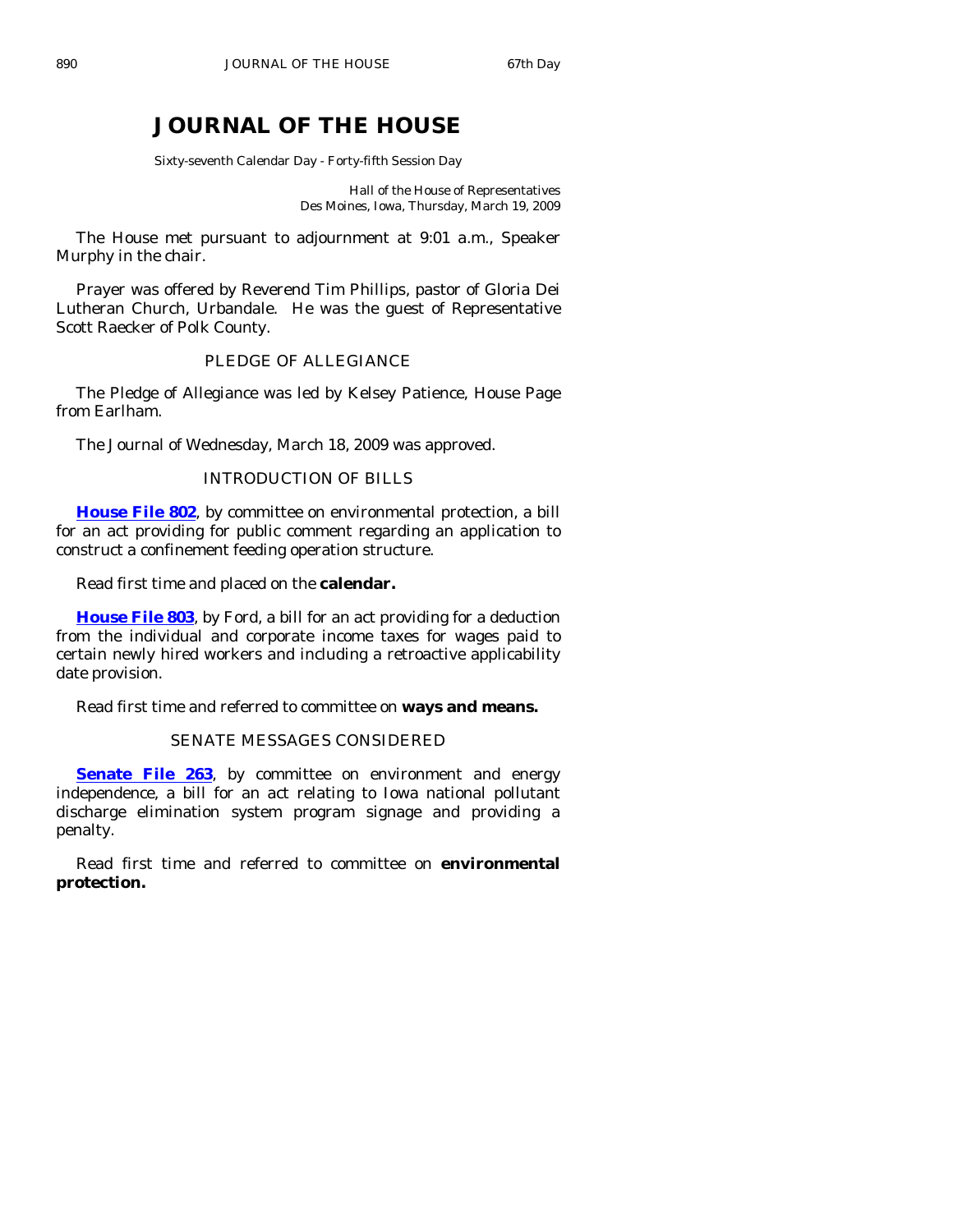**[Senate File 428](http://coolice.legis.state.ia.us/Cool-ICE/default.asp?Category=billinfo&Service=Billbook&frame=1&GA=83&hbill=SF428)**, by committee on state government, a bill for an act relating to permissible prizes for use of an electrical and mechanical amusement device.

Read first time and referred to committee on **state government.** 

**[Senate File 437](http://coolice.legis.state.ia.us/Cool-ICE/default.asp?Category=billinfo&Service=Billbook&frame=1&GA=83&hbill=SF437)**, by committee on local government, a bill for an act relating to the affairs of the governing body of a drainage district by providing for public access to meetings and records.

## Read first time and referred to committee on **local government.**

**[Senate File 438](http://coolice.legis.state.ia.us/Cool-ICE/default.asp?Category=billinfo&Service=Billbook&frame=1&GA=83&hbill=SF438)**, by committee on judiciary, a bill for an act relating to actions injurious to dependent adults and providing penalties.

Read first time and referred to committee on **judiciary.** 

**[Senate File 440](http://coolice.legis.state.ia.us/Cool-ICE/default.asp?Category=billinfo&Service=Billbook&frame=1&GA=83&hbill=SF440)**, by committee on veterans affairs, a bill for an act relating to prescription drug coverage for health care facility residents eligible for federal veterans affairs benefits.

Read first time and referred to committee on **veterans affairs.** 

#### MESSAGES FROM THE SENATE

The following messages were received from the Senate:

 Mr. Speaker: I am directed to inform your honorable body that the Senate has on March 18, 2009, passed the following bill in which the concurrence of the House is asked:

[Senate File 142](http://coolice.legis.state.ia.us/Cool-ICE/default.asp?Category=billinfo&Service=Billbook&frame=1&GA=83&hbill=SF142), a bill for an act relating to economic development by providing for an innovation and commercialization development fund, making the department of revenue responsible for approving certain tax credits for third-party developers, making appropriations, and providing an effective date.

 Also: That the Senate has on March 18, 2009, passed the following bill in which the concurrence of the House is asked:

[Senate File 405,](http://coolice.legis.state.ia.us/Cool-ICE/default.asp?Category=billinfo&Service=Billbook&frame=1&GA=83&hbill=SF405) a bill for an act providing for the disposal of dead animal bodies by persons, including individuals practicing veterinary medicine.

 Also: That the Senate has on March 18, 2009, passed the following bill in which the concurrence of the House is asked: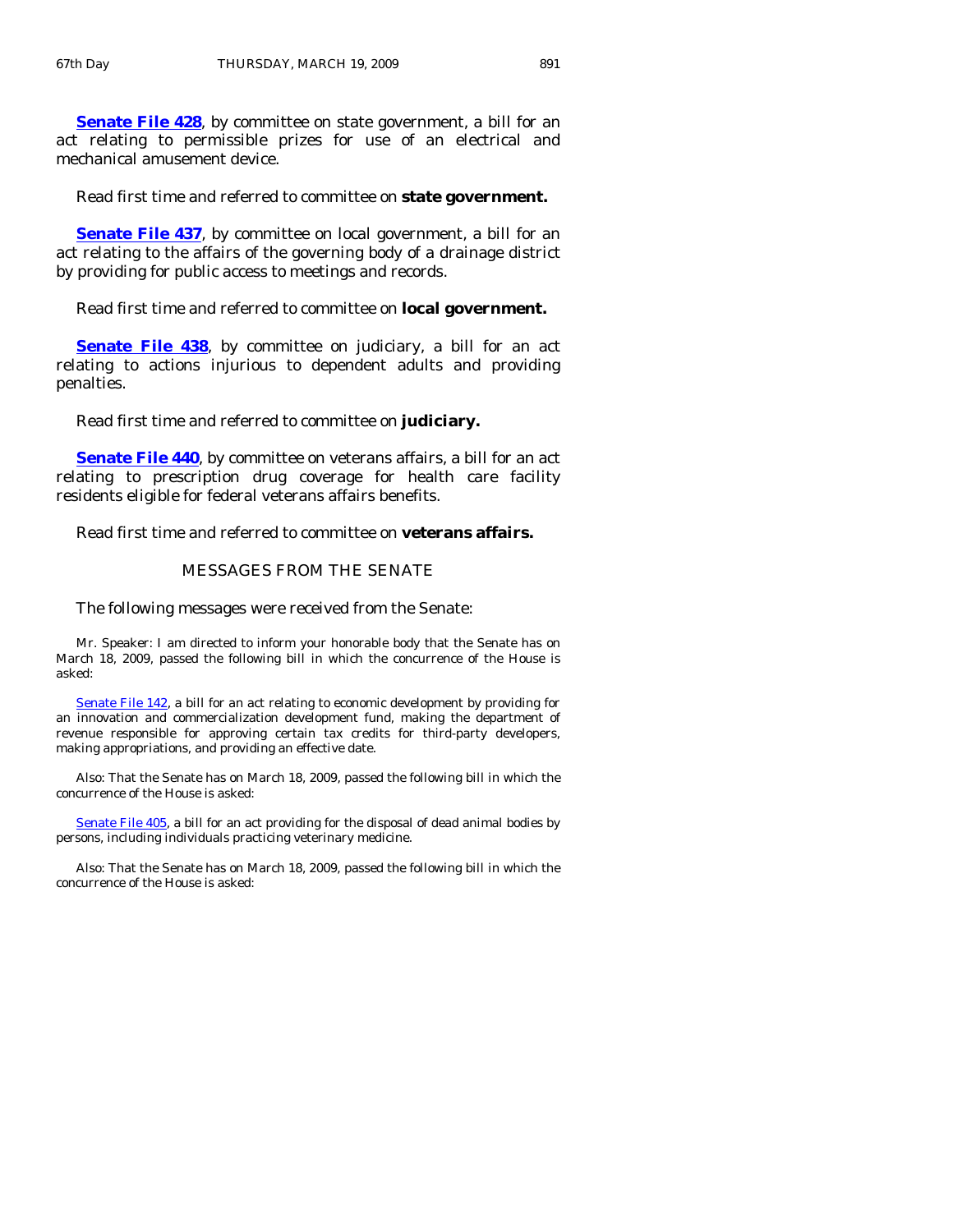[Senate File 423](http://coolice.legis.state.ia.us/Cool-ICE/default.asp?Category=billinfo&Service=Billbook&frame=1&GA=83&hbill=SF423), a bill for an act providing for the dispensing of ethanol blended gasoline by authorizing the use of secondary containment, and providing an effective date.

 Also: That the Senate has on March 18, 2009, passed the following bill in which the concurrence of the House is asked:

[Senate File 429,](http://coolice.legis.state.ia.us/Cool-ICE/default.asp?Category=billinfo&Service=Billbook&frame=1&GA=83&hbill=SF429) a bill for an act authorizing local authorities to permit parking on the left side of a roadway.

 Also: That the Senate has on March 18, 2009, passed the following bill in which the concurrence of the House is asked:

[Senate File 430,](http://coolice.legis.state.ia.us/Cool-ICE/default.asp?Category=billinfo&Service=Billbook&frame=1&GA=83&hbill=SF430) a bill for an act relating to appointments by members of the general assembly to statutory boards, commissions, councils, and committees, and including effective date and applicability provisions.

 Also: That the Senate has on March 18, 2009, passed the following bill in which the concurrence of the House is asked:

[Senate File 431](http://coolice.legis.state.ia.us/Cool-ICE/default.asp?Category=billinfo&Service=Billbook&frame=1&GA=83&hbill=SF431), a bill for an act relating to the reorganization of operating-whileintoxicated criminal offenses, making related changes, and providing an effective date.

MICHAEL E. MARSHALL, Secretary

 On motion by Reasoner of Union, the House was recessed at 9:10 a.m., until 2:00 p.m.

## AFTERNOON SESSION

The House reconvened at 2:13 p.m., Speaker Murphy in the chair.

## SENATE MESSAGES CONSIDERED

**[Senate File 405](http://coolice.legis.state.ia.us/Cool-ICE/default.asp?Category=billinfo&Service=Billbook&frame=1&GA=83&hbill=SF405)**, by committee on agriculture, a bill for an act providing for the disposal of dead animal bodies by persons, including individuals practicing veterinary medicine, and making penalties applicable.

Read first time and referred to committee on **agriculture.** 

**[Senate File 414](http://coolice.legis.state.ia.us/Cool-ICE/default.asp?Category=billinfo&Service=Billbook&frame=1&GA=83&hbill=SF414)**, by committee on human resources, a bill for an act providing for a pilot project supporting high-quality child care for low-income children.

Read first time and referred to committee on **human resources.**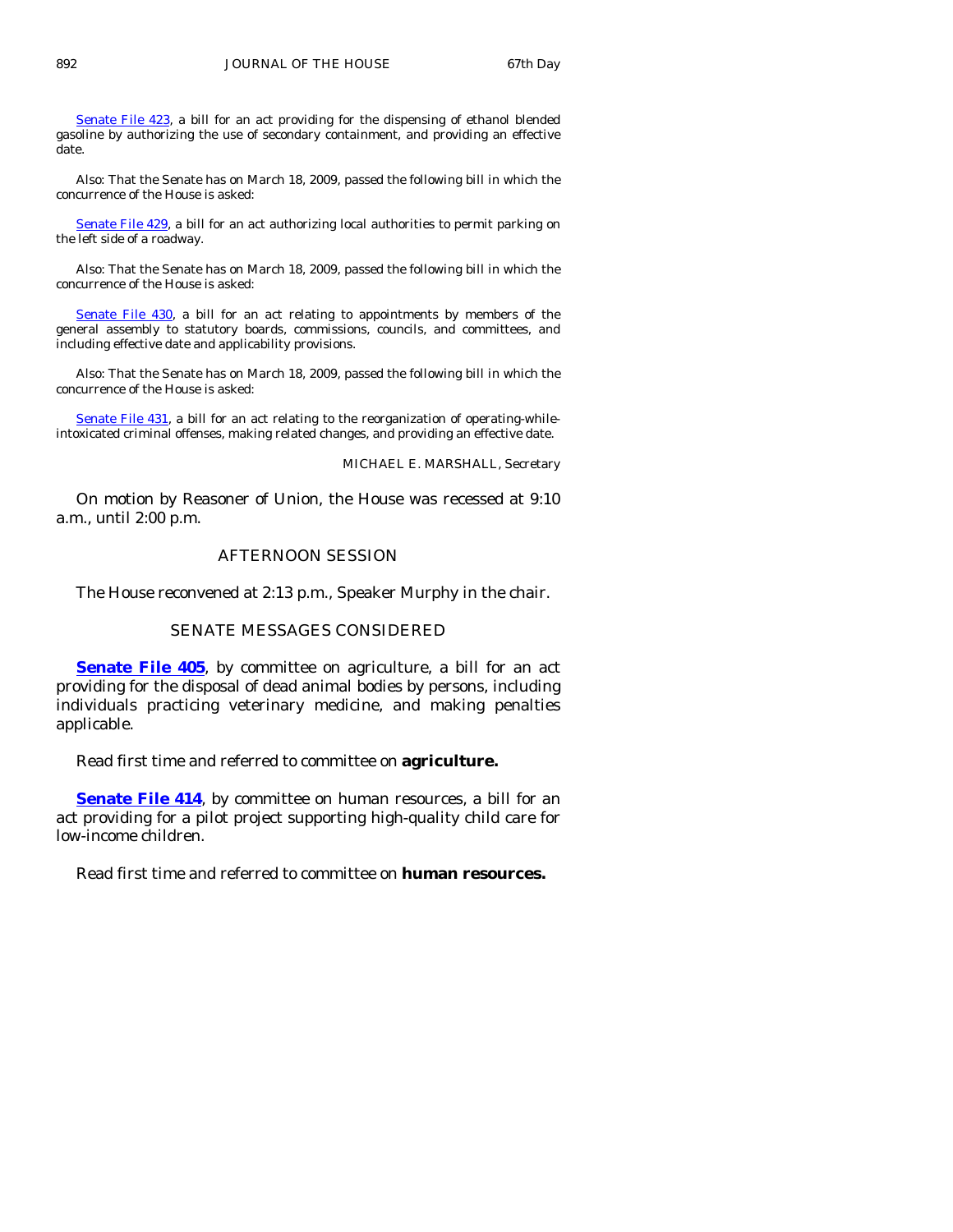**[Senate File 423](http://coolice.legis.state.ia.us/Cool-ICE/default.asp?Category=billinfo&Service=Billbook&frame=1&GA=83&hbill=SF423)**, by committee on environment and energy independence, a bill for an act providing for the dispensing of ethanol blended gasoline by authorizing the use of secondary containment, and providing an effective date.

 Read first time and referred to committee on **environmental protection.** 

**[Senate File 425](http://coolice.legis.state.ia.us/Cool-ICE/default.asp?Category=billinfo&Service=Billbook&frame=1&GA=83&hbill=SF425)**, by committee on judiciary, a bill for an act providing for certain witness information in the minutes of evidence filed with a trial information or indictment and providing an effective date.

Read first time and referred to committee on **judiciary.** 

**[Senate File 429](http://coolice.legis.state.ia.us/Cool-ICE/default.asp?Category=billinfo&Service=Billbook&frame=1&GA=83&hbill=SF429)**, by committee on local government, a bill for an act authorizing local authorities to permit parking on the left side of a roadway.

Read first time and **passed on file.** 

**[Senate File 430](http://coolice.legis.state.ia.us/Cool-ICE/default.asp?Category=billinfo&Service=Billbook&frame=1&GA=83&hbill=SF430)**, by committee on rules and administration, a bill for an act relating to appointments to statutory boards, commissions, councils, and committees that involve the general assembly, and including effective date and applicability provisions.

 Read first time and referred to committee on **administration and rules.** 

**[Senate File 431](http://coolice.legis.state.ia.us/Cool-ICE/default.asp?Category=billinfo&Service=Billbook&frame=1&GA=83&hbill=SF431)**, by committee on judiciary, a bill for an act relating to the reorganization of operating-while-intoxicated criminal offenses, making related changes, and providing an effective date.

Read first time and referred to committee on **judiciary.** 

**[Senate File 436](http://coolice.legis.state.ia.us/Cool-ICE/default.asp?Category=billinfo&Service=Billbook&frame=1&GA=83&hbill=SF436)**, by committee on local government, a bill for an act relating to observers at satellite absentee voting stations.

Read first time and referred to committee on **state government.**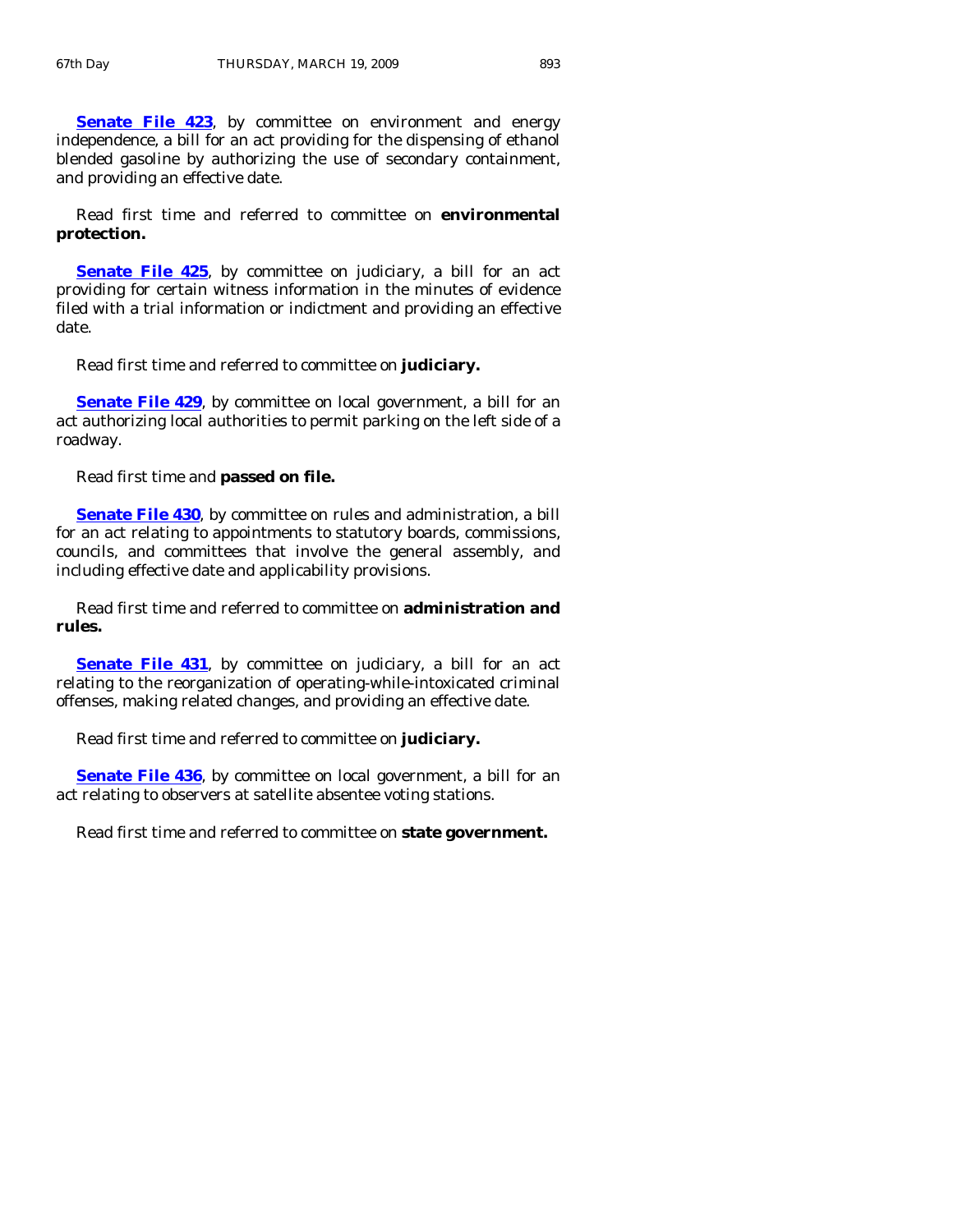**[Senate File 441](http://coolice.legis.state.ia.us/Cool-ICE/default.asp?Category=billinfo&Service=Billbook&frame=1&GA=83&hbill=SF441)**, by committee on local government, a bill for an act relating to local emergency management by modifying provisions of the statewide mutual aid compact and by making changes to certain funding provisions.

Read first time and referred to committee on **local government.** 

## SPECIAL PRESENTATION

 Van Engelenhoven of Marion introduced to the House, the honorable Harold Van Maanen former Speaker of the House from Marion County.

The House rose and expressed its welcome.

The House stood at ease at 2:19 p.m., until the fall of the gavel.

 The House resumed session at 4:13 p.m., Speaker Murphy in the chair.

## LEAVE OF ABSENCE

Leave of absence was granted as follows:

Schultz of Crawford on request of Paulsen of Linn; Whitead of Woodbury and Zirkelbach of Jones on request of McCarthy of Polk..

## CONSIDERATION OF BILLS Regular Calendar

**[House File 672](http://coolice.legis.state.ia.us/Cool-ICE/default.asp?Category=billinfo&Service=Billbook&frame=1&GA=83&hbill=HF672),** a bill for an act relating to individual development accounts available to certain persons with low income and providing effective and applicability date provisions, was taken up for consideration.

 Mascher of Johnson moved that the bill be read a last time now and placed upon its passage which motion prevailed and the bill was read a last time.

On the question "Shall the bill pass?" [\(H.F. 672](http://coolice.legis.state.ia.us/Cool-ICE/default.asp?Category=billinfo&Service=Billbook&frame=1&GA=83&hbill=HF672))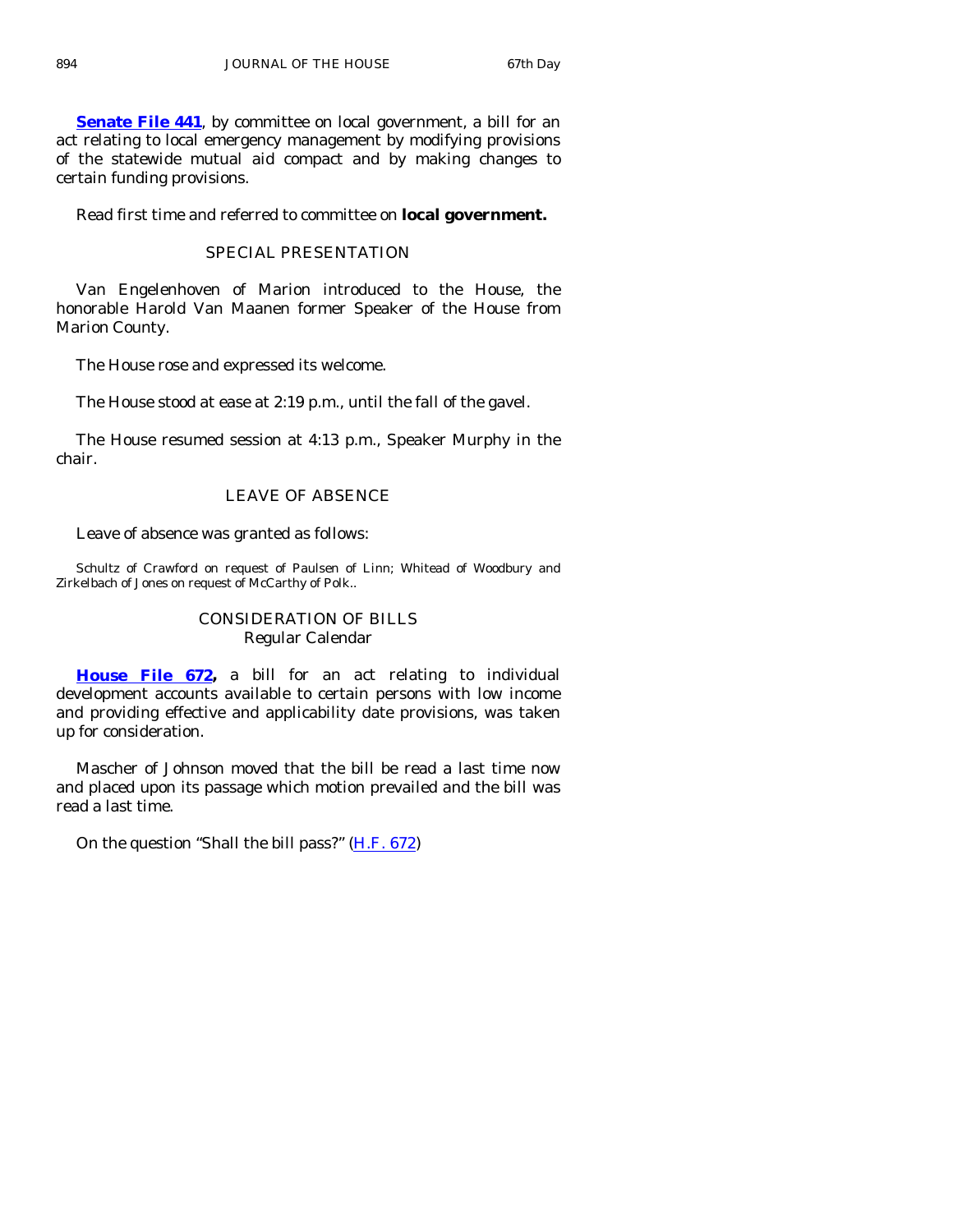Zirkelbach

| Abdul-Samad              | Anderson      | <b>Bailey</b>     | <b>Beard</b>  |
|--------------------------|---------------|-------------------|---------------|
| Bell                     | Berry         | <b>Bukta</b>      | <b>Burt</b>   |
| Cohoon                   | Cownie        | Ficken            | Ford          |
| Frevert                  | Gaskill       | Gayman            | Grassley      |
| Heaton                   | Heddens       | Hunter            | Huser         |
| <b>Isenhart</b>          | Jacoby        | Kaufmann          | <b>Kearns</b> |
| Kelley                   | Koester       | Kressig           | Kuhn          |
| Lensing                  | Lukan         | Lykam             | Marek         |
| Mascher                  | McCarthy      | Mertz             | Miller, H.    |
| Miller, L.               | Oldson        | Olson, D.         | Olson, T.     |
| Palmer                   | Paulsen       | Petersen          | Pettengill    |
| Quirk                    | Reasoner      | Reichert          | Roberts       |
| Schueller                | Schulte       | Shomshor          | Smith         |
| Steckman                 | Swaim         | Taylor, D.        | Taylor, T.    |
| Thede                    | <b>Thomas</b> | Upmeyer           | Wagner        |
| Wendt                    | Wenthe        | Wessel-Kroeschell | Whitaker      |
| Willems                  | Winckler      | Mr. Speaker       |               |
|                          |               | Murphy            |               |
| The nays were, 28:       |               |                   |               |
| Alons                    | Arnold        | <b>Baudler</b>    | De Boef       |
| Deyoe                    | Dolecheck     | Drake             | Forristall    |
| Hagenow                  | Helland       | Horbach           | Huseman       |
| May                      | Olson, S.     | Raecker           | Rants         |
| Rayhons                  | Sands         | Soderberg         | Sorenson      |
| Struyk                   | Sweeney       | <b>Tjepkes</b>    | Tymeson       |
| Van Engelenhoven         | Watts         | Windschitl        | Worthan       |
| Absent or not voting, 5: |               |                   |               |
| Chambers                 | Olson. R.     | Schultz           | Whitead       |

 The bill having received a constitutional majority was declared to have passed the House and the title was agreed to.

**[House File 315,](http://coolice.legis.state.ia.us/Cool-ICE/default.asp?Category=billinfo&Service=Billbook&frame=1&GA=83&hbill=HF315)** a bill for an act creating an Iowa collaboration for youth development council and state of Iowa youth advisory council in the department of human rights, was taken up for consideration.

Baudler of Adair offered the following amendment **H-1136** filed by him and moved its adoption: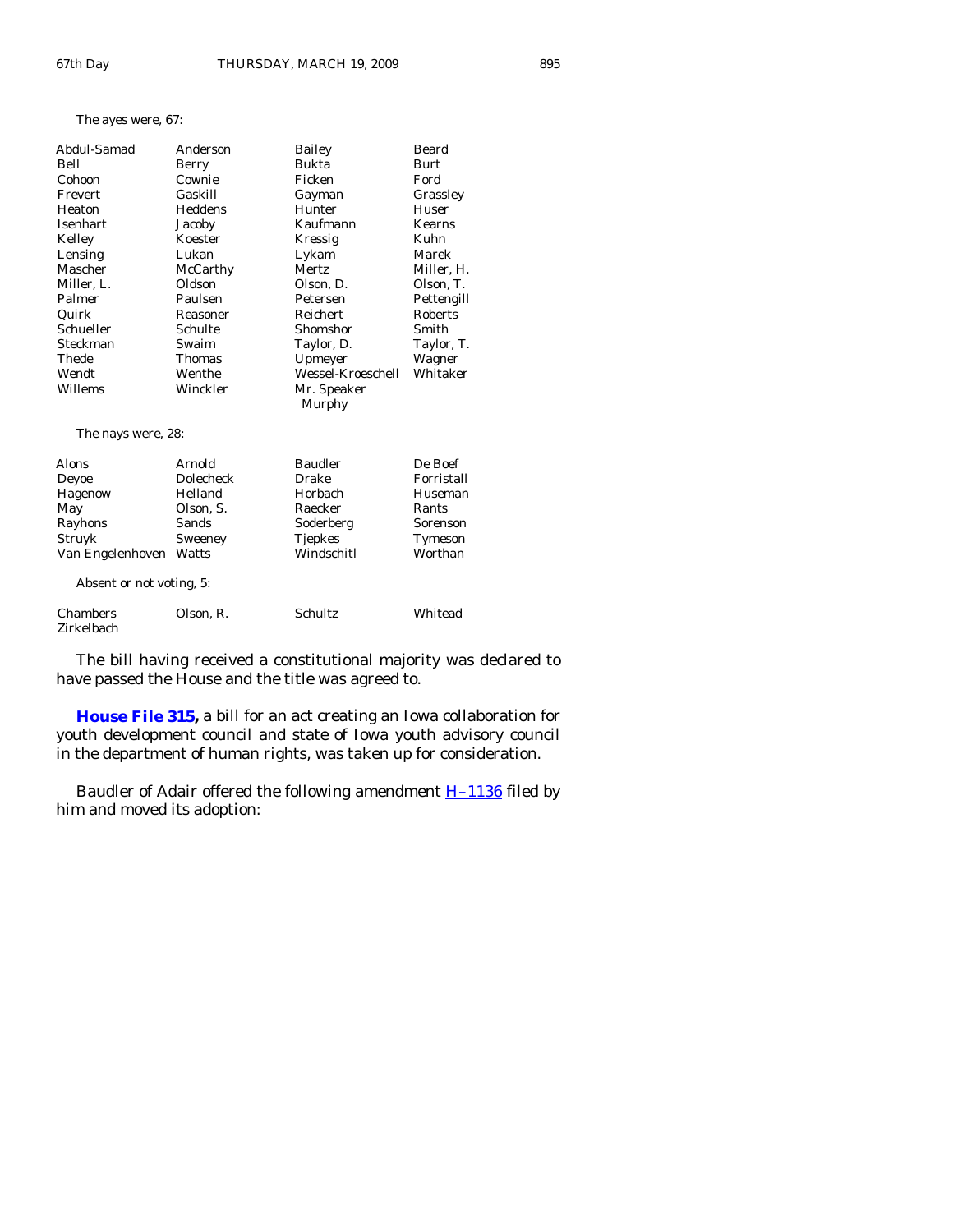## [H–1136](http://coolice.legis.state.ia.us/Cool-ICE/default.asp?Category=billinfo&Service=Billbook&frame=1&GA=83&hbill=H1136)

- 1 Amend <u>[House File 315](http://coolice.legis.state.ia.us/Cool-ICE/default.asp?Category=billinfo&Service=Billbook&frame=1&GA=83&hbill=HF315)</u> as follows:<br>2 1. Page 1, line 7, by striking the v
- 2 1. Page 1, line 7, by striking the word
- 3 "twenty-one" and inserting the following: "eighteen".
- 4 2. Page 3, line 13, by striking the word "twenty"
- 5 and inserting the following: "eighteen".

A non-record roll call was requested.

The ayes were 42, nays 51.

Amendment **H-1136** lost.

 Mascher of Johnson moved that the bill be read a last time now and placed upon its passage which motion prevailed and the bill was read a last time.

On the question "Shall the bill pass?" [\(H.F. 315](http://coolice.legis.state.ia.us/Cool-ICE/default.asp?Category=billinfo&Service=Billbook&frame=1&GA=83&hbill=HF315))

The ayes were, 65:

| Abdul-Samad           | Anderson   | Bailey         | Beard      |
|-----------------------|------------|----------------|------------|
| Bell                  | Berry      | Bukta          | Burt       |
| Cohoon                | Cownie     | Dolecheck      | Ficken     |
| Ford                  | Frevert    | Gaskill        | Gayman     |
| Heaton                | Heddens    | Hunter         | Huser      |
| <b>Isenhart</b>       | Jacoby     | Kearns         | Kelley     |
| Koester               | Kressig    | Kuhn           | Lensing    |
| Lykam                 | Marek      | Mascher        | McCarthy   |
| Mertz                 | Miller, H. | Oldson         | Olson, D.  |
| Olson, T.             | Palmer     | Petersen       | Pettengill |
| Quirk                 | Raecker    | Reasoner       | Reichert   |
| <b>Roberts</b>        | Schueller  | Schulte        | Shomshor   |
| Smith                 | Steckman   | Swaim          | Taylor, D. |
| Taylor, T.            | Thede      | <b>Thomas</b>  | Tjepkes    |
| Upmeyer               | Wagner     | Wendt          | Wenthe     |
| Wessel-Kroeschell     | Whitaker   | Willems        | Winckler   |
| Mr. Speaker<br>Murphy |            |                |            |
| The nays were, 30:    |            |                |            |
| Alons                 | Arnold     | <b>Baudler</b> | De Boef    |
| Deyoe                 | Drake      | Forristall     | Grassley   |
| Hagenow               | Helland    | Horbach        | Huseman    |
| Kaufmann              | Lukan      | May            | Miller, L. |
| Olson, S.             | Paulsen    | Rants          | Rayhons    |

Sands Soderberg Sorenson Struyk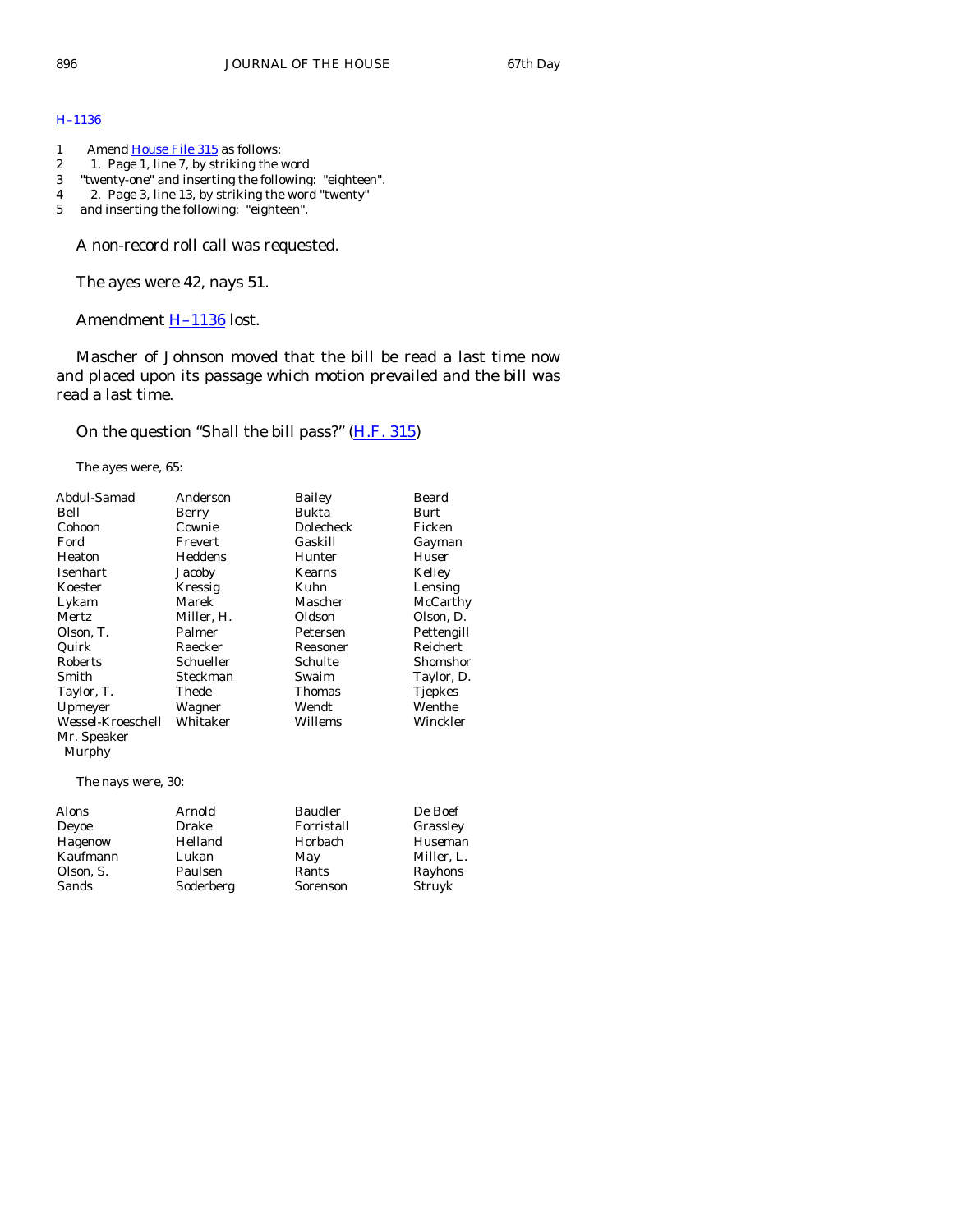| Sweeney<br>Windschitl         | Tymeson<br>Worthan | Van Engelenhoven Watts |         |
|-------------------------------|--------------------|------------------------|---------|
| Absent or not voting, 5:      |                    |                        |         |
| <b>Chambers</b><br>Zirkelbach | Olson, R.          | Schultz                | Whitead |

 The bill having received a constitutional majority was declared to have passed the House and the title was agreed to.

**[House File 735](http://coolice.legis.state.ia.us/Cool-ICE/default.asp?Category=billinfo&Service=Billbook&frame=1&GA=83&hbill=HF735),** a bill for an act providing for the stockpiling of dry manure originating from confinement feeding operations, making penalties applicable, and providing an effective date, was taken up for consideration.

Kuhn of Floyd offered amendment  $H-1222$  filed by him as follows:

#### [H–1222](http://coolice.legis.state.ia.us/Cool-ICE/default.asp?Category=billinfo&Service=Billbook&frame=1&GA=83&hbill=H1222)

- 1 Amend [House File 735](http://coolice.legis.state.ia.us/Cool-ICE/default.asp?Category=billinfo&Service=Billbook&frame=1&GA=83&hbill=HF735) as follows:
- 2 1. Page 2, by striking line 7 and inserting the
- 3 following:
- 4 "A person shall not stockpile dry manure, unless
- 5 the dry manure originates from a confinement feeding
- 6 operation that includes a manure storage structure
- 7 constructed prior to May 31, 1995, and the person".
- 8 2. Page 2, by striking lines 29 through 32.
- 9 3. Page 3, by striking line 21 and inserting the
- 10 following:
- 11 "A person shall not stockpile dry manure, unless
- 12 the dry manure originates from a confinement feeding
- 13 operation that includes a manure storage structure
- 14 constructed prior to May 31, 1995, and the person".
- 15 4. Page 6, by striking lines 8 through 19.
- 16 5. By renumbering as necessary.

Kuhn of Floyd offered the following amendment  $H-1224$ , to amendment  $H-1222$ , filed by him from the floor and moved its adoption:

#### [H–1224](http://coolice.legis.state.ia.us/Cool-ICE/default.asp?Category=billinfo&Service=Billbook&frame=1&GA=83&hbill=H1224)

- 1 Amend the amendment, H-1222, to [House File 735,](http://coolice.legis.state.ia.us/Cool-ICE/default.asp?Category=billinfo&Service=Billbook&frame=1&GA=83&hbill=HF735) as
- 2 follows:
- 3 1. Page 1, by striking lines 2 through 15 and
- 4 inserting the following:
- 5  $"$ . Page 2, line 31, by striking the word and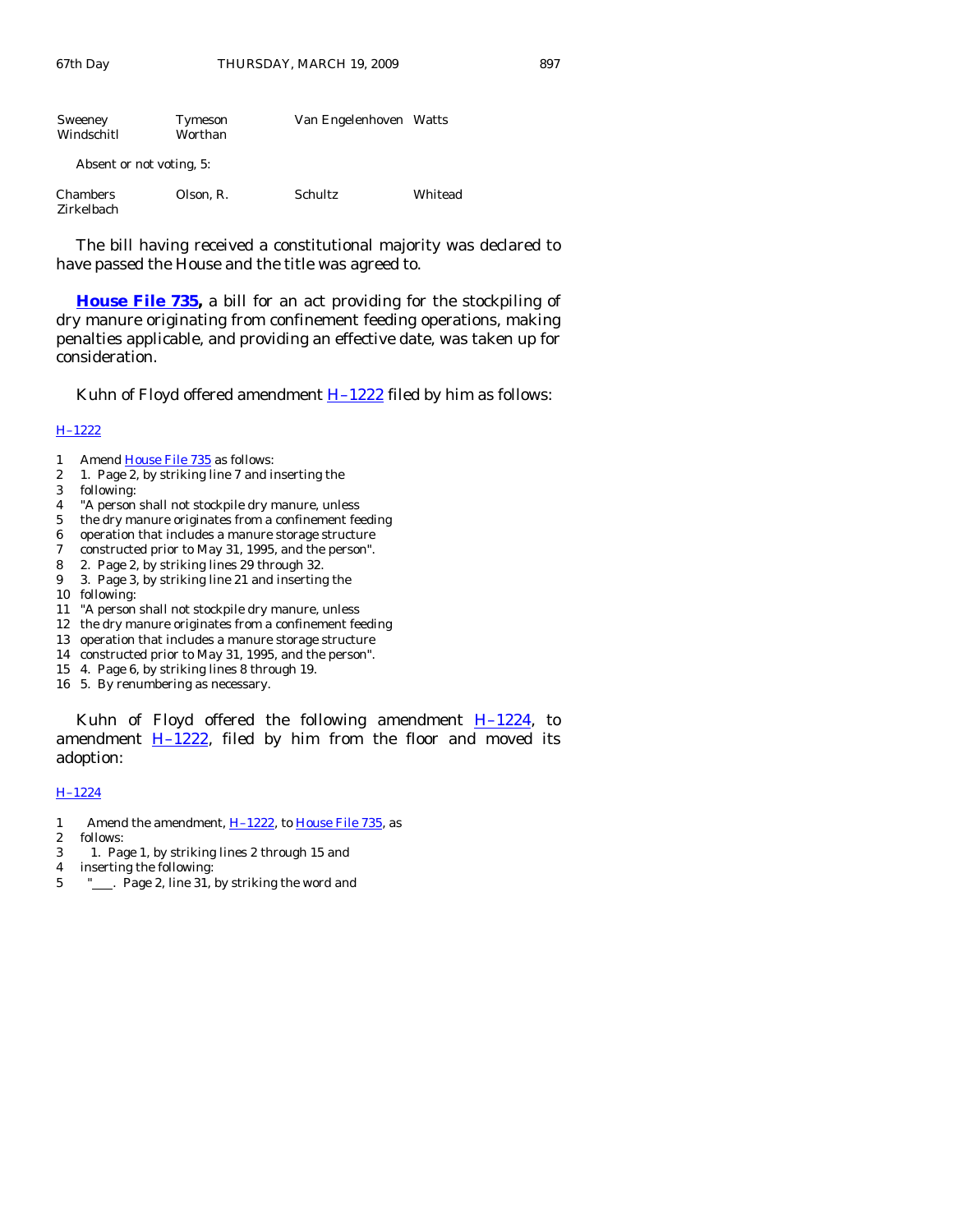- 6 figures "January 1, 2006" and inserting the following:
- 7 "May 31, 1995".
- 8 . Page 6, line 13, by striking the word and
- 9 figures "January 1, 2006" and inserting the following:
- 10 "May 31, 1995".
- 11 2. By renumbering as necessary.

A non-record roll call was requested.

The ayes were 67, nays 6.

Amendment **H-1224** was adopted.

Kuhn of Floyd moved the adoption of amendment  $H-1222$ , as amended.

A non-record roll call was requested.

The ayes were 30, nays 54.

Amendment **H-1222**, as amended, lost.

 Mertz of Kossuth moved that the bill be read a last time now and placed upon its passage which motion prevailed and the bill was read a last time.

On the question "Shall the bill pass?" [\(H.F. 735](http://coolice.legis.state.ia.us/Cool-ICE/default.asp?Category=billinfo&Service=Billbook&frame=1&GA=83&hbill=HF735))

The ayes were, 87:

| Abdul-Samad | Alons          | Anderson   | Arnold         |
|-------------|----------------|------------|----------------|
| Bailey      | <b>Baudler</b> | Beard      | Bell           |
| Berry       | Bukta          | Burt       | Cohoon         |
| Cownie      | De Boef        | Deyoe      | Dolecheck      |
| Drake       | Ficken         | Forristall | Frevert        |
| Gaskill     | Gayman         | Grassley   | <b>Hagenow</b> |
| Heaton      | Heddens        | Helland    | Horbach        |
| Huseman     | Huser          | Isenhart   | Jacoby         |
| Kaufmann    | Kearns         | Kelley     | Koester        |
| Kressig     | Lukan          | Lykam      | Marek          |
| Mascher     | May            | McCarthy   | Mertz          |
| Miller, H.  | Miller, L.     | Oldson     | Olson, D.      |
| Olson, S.   | Olson, T.      | Palmer     | Paulsen        |
| Petersen    | Pettengill     | Quirk      | Raecker        |
| Rants       | Rayhons        | Reasoner   | Reichert       |
| Roberts     | Sands          | Schueller  | Schulte        |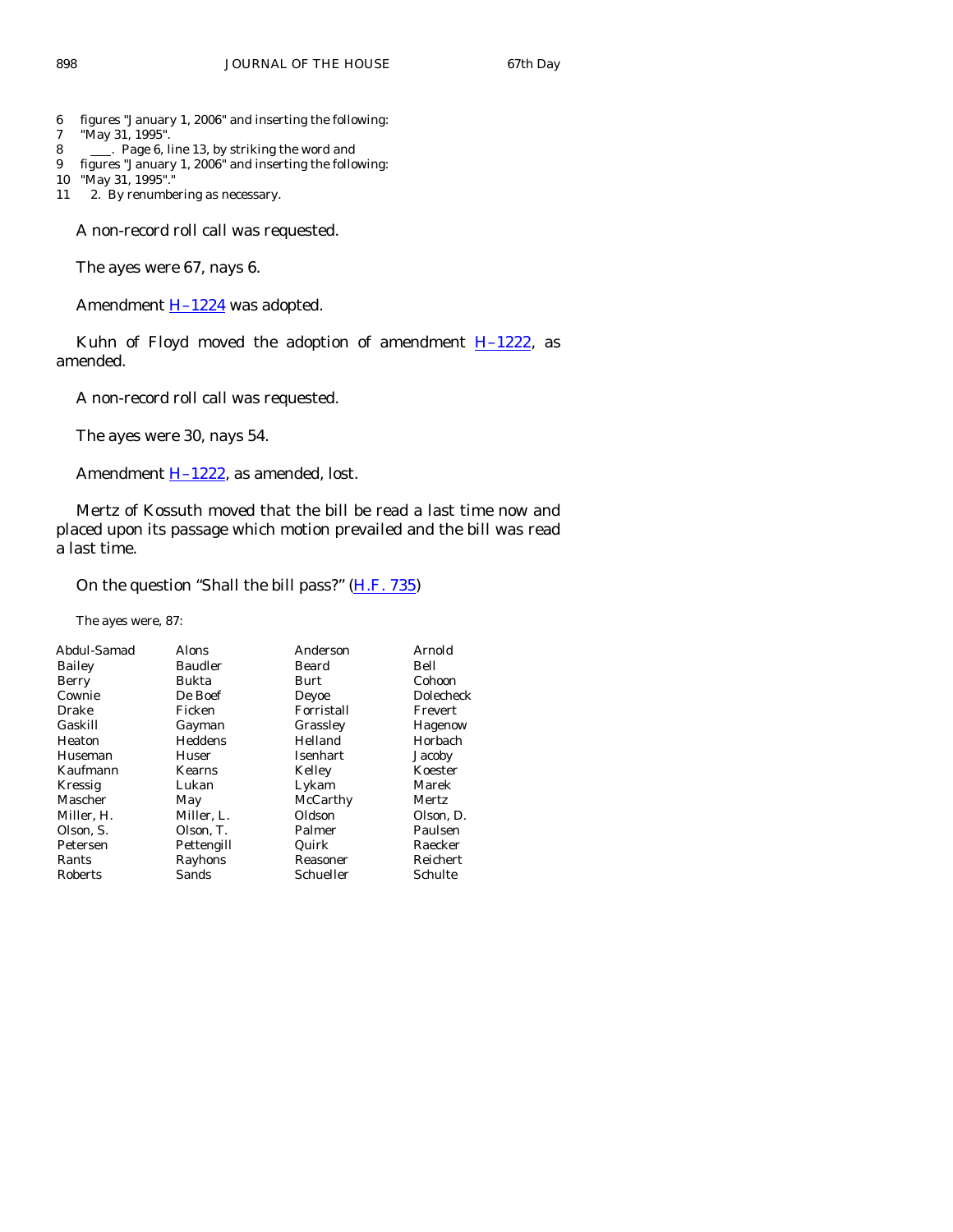| Shomshor          | Smith            | Soderberg         | Sorenson |
|-------------------|------------------|-------------------|----------|
| Steckman          | Struyk           | Swaim             | Sweeney  |
| Thede             | Thomas           | <b>Tjepkes</b>    | Tymeson  |
| Upmeyer           | Van Engelenhoven | Wagner            | Watts    |
| Wendt             | Wenthe           | Wessel-Kroeschell | Willems  |
| Windschitl        | Worthan          | Mr. Speaker       |          |
|                   |                  | Murphy            |          |
| The nays were, 8: |                  |                   |          |
| Ford              | Hunter           | Kuhn              | Lensing  |
| Taylor, D.        | Taylor, T.       | Whitaker          | Winckler |

Absent or not voting, 5:

| <b>Chambers</b> | Olson, R. | Schultz | Whitead |
|-----------------|-----------|---------|---------|
| Zirkelbach      |           |         |         |

 The bill having received a constitutional majority was declared to have passed the House and the title was agreed to.

**[House File 477](http://coolice.legis.state.ia.us/Cool-ICE/default.asp?Category=billinfo&Service=Billbook&frame=1&GA=83&hbill=HF477),** a bill for an act relating to declaration of value forms for the conveyance of real estate by making social security numbers and tax identification numbers confidential, was taken up for consideration.

 Quirk of Chickasaw moved that the bill be read a last time now and placed upon its passage which motion prevailed and the bill was read a last time.

On the question "Shall the bill pass?" [\(H.F. 477](http://coolice.legis.state.ia.us/Cool-ICE/default.asp?Category=billinfo&Service=Billbook&frame=1&GA=83&hbill=HF477))

The ayes were, 94:

| Abdul-Samad | Alons      | Anderson | Arnold     |
|-------------|------------|----------|------------|
| Bailey      | Baudler    | Beard    | Bell       |
| Berry       | Bukta      | Burt     | Cohoon     |
| Cownie      | De Boef    | Deyoe    | Dolecheck  |
| Drake       | Ficken     | Ford     | Forristall |
| Frevert     | Gaskill    | Gayman   | Grassley   |
| Hagenow     | Heaton     | Heddens  | Helland    |
| Horbach     | Hunter     | Huseman  | Huser      |
| Isenhart    | Jacoby     | Kaufmann | Kearns     |
| Kelley      | Koester    | Kressig  | Kuhn       |
| Lensing     | Lukan      | Lykam    | Marek      |
| Mascher     | May        | McCarthy | Mertz      |
| Miller, H.  | Miller, L. | Oldson   | Olson, D.  |
| Olson, S.   | Olson, T.  | Palmer   | Paulsen    |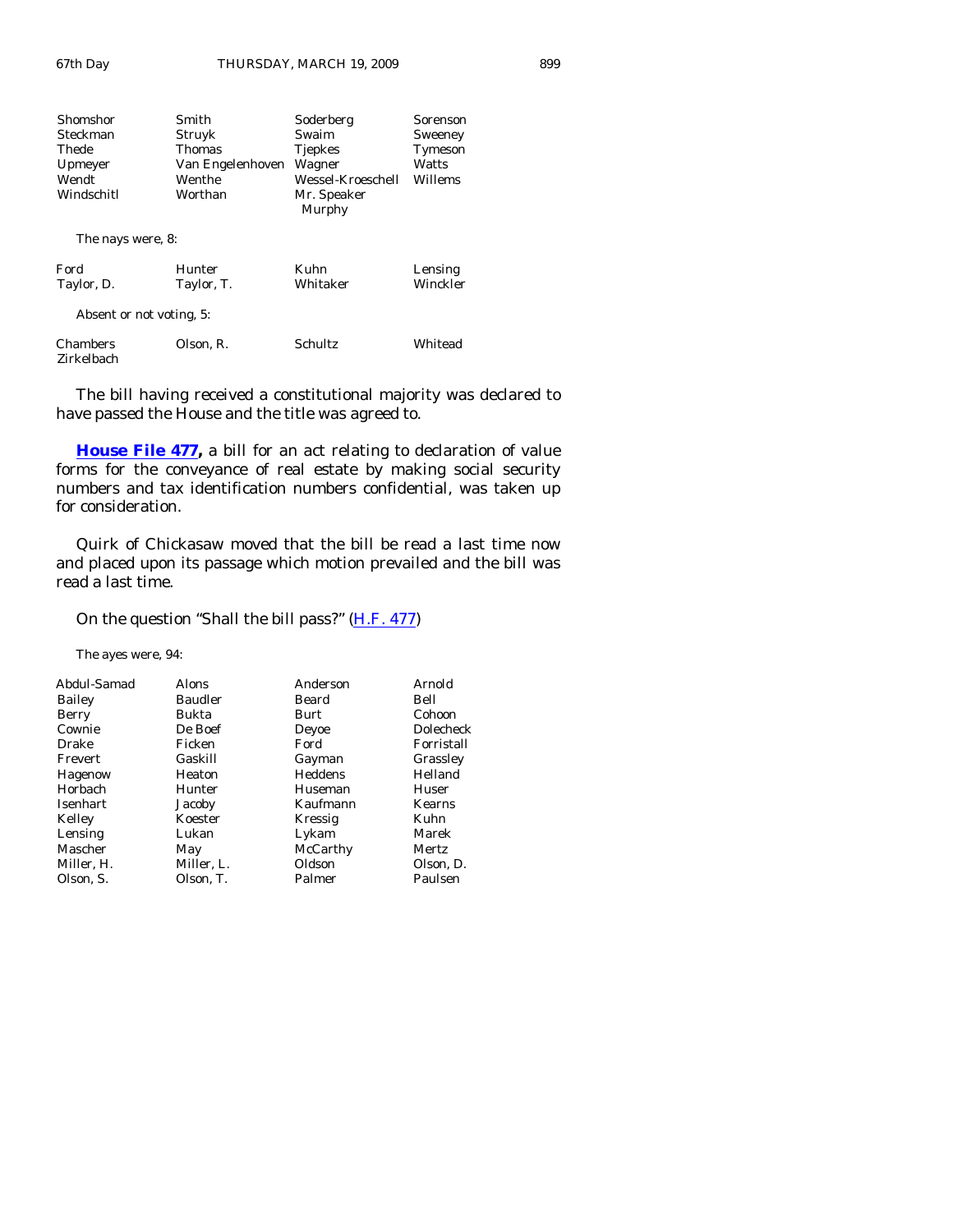900 JOURNAL OF THE HOUSE 67th Day

| Petersen   | Pettengill  | Quirk            | Raecker           |
|------------|-------------|------------------|-------------------|
| Rants      | Rayhons     | Reasoner         | <b>Reichert</b>   |
| Roberts    | Sands       | Schueller        | Schulte           |
| Shomshor   | Smith       | Soderberg        | Sorenson          |
| Steckman   | Struyk      | Swaim            | Sweeney           |
| Taylor, D. | Thede       | <b>Thomas</b>    | <b>Tiepkes</b>    |
| Tymeson    | Upmeyer     | Van Engelenhoven | Wagner            |
| Watts      | Wendt       | Wenthe           | Wessel-Kroeschell |
| Whitaker   | Willems     | Winckler         | Windschitl        |
| Worthan    | Mr. Speaker |                  |                   |
|            | Murphy      |                  |                   |

The nays were, none.

Absent or not voting, 6:

| <b>Chambers</b> | Olson, R.  | Schultz | Taylor, T. |
|-----------------|------------|---------|------------|
| Whitead         | Zirkelbach |         |            |

 The bill having received a constitutional majority was declared to have passed the House and the title was agreed to.

## IMMEDIATE MESSAGES

 McCarthy of Polk asked and received unanimous consent that the following bills be immediately messaged to the Senate: **House Files 315, 477, 672** and **735.**

**[House File 502,](http://coolice.legis.state.ia.us/Cool-ICE/default.asp?Category=billinfo&Service=Billbook&frame=1&GA=83&hbill=HF502)** a bill for an act providing for petition and election to approve the use of increased local sales and services tax revenues to fund urban renewal projects, was taken up for consideration.

 Gaskill of Wapello moved that the bill be read a last time now and placed upon its passage which motion prevailed and the bill was read a last time.

On the question "Shall the bill pass?" [\(H.F. 502](http://coolice.legis.state.ia.us/Cool-ICE/default.asp?Category=billinfo&Service=Billbook&frame=1&GA=83&hbill=HF502))

The ayes were, 95:

| Abdul-Samad | Alons          | Anderson | Arnold           |
|-------------|----------------|----------|------------------|
| Bailey      | <b>Baudler</b> | Beard    | Bell             |
| Berry       | Bukta          | Burt     | Cohoon           |
| Cownie      | De Boef        | Deyoe    | <b>Dolecheck</b> |
| Drake       | Ficken         | Ford     | Forristall       |
| Frevert     | Gaskill        | Gayman   | Grassley         |
| Hagenow     | Heaton         | Heddens  | Helland          |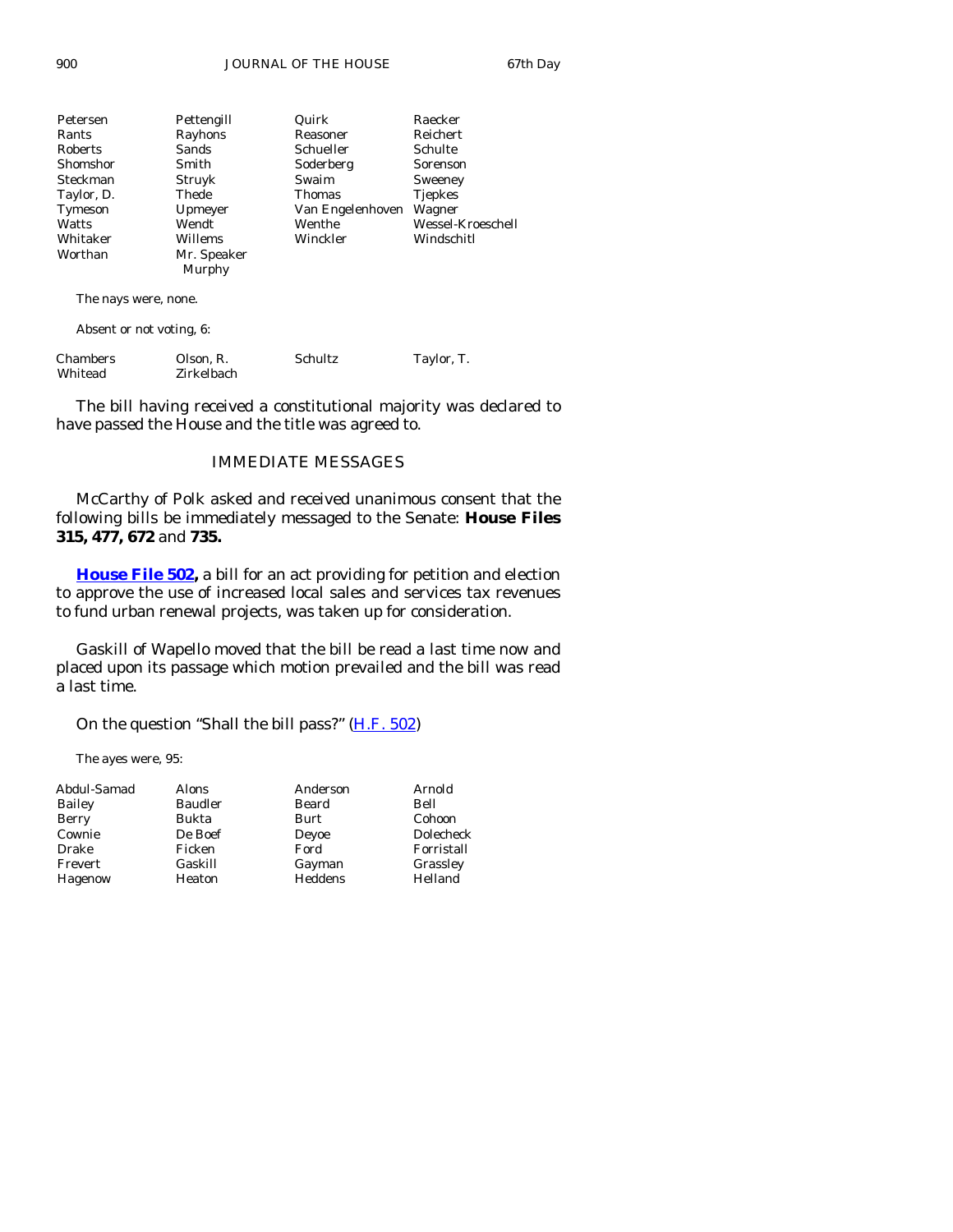| Horbach                  | Hunter     | Huseman               | Huser            |  |
|--------------------------|------------|-----------------------|------------------|--|
| <b>Isenhart</b>          | Jacoby     | Kaufmann              | <b>Kearns</b>    |  |
| Kelley                   | Koester    | Kressig               | Kuhn             |  |
| Lensing                  | Lukan      | Lykam                 | Marek            |  |
| Mascher                  | May        | McCarthy              | <b>Mertz</b>     |  |
| Miller, H.               | Miller, L. | Oldson                | Olson, D.        |  |
| Olson, S.                | Olson, T.  | Palmer                | Paulsen          |  |
| Petersen                 | Pettengill | Quirk                 | Raecker          |  |
| Rants                    | Rayhons    | Reasoner              | Reichert         |  |
| <b>Roberts</b>           | Sands      | Schueller             | Schulte          |  |
| Shomshor                 | Smith      | Soderberg             | Sorenson         |  |
| Steckman                 | Struyk     | Swaim                 | Sweeney          |  |
| Taylor, D.               | Taylor, T. | Thede                 | Thomas           |  |
| <b>Tjepkes</b>           | Tymeson    | Upmeyer               | Van Engelenhoven |  |
| Wagner                   | Watts      | Wendt                 | Wenthe           |  |
| Wessel-Kroeschell        | Whitaker   | Willems               | Winckler         |  |
| Windschitl               | Worthan    | Mr. Speaker<br>Murphy |                  |  |
| The nays were, none.     |            |                       |                  |  |
| Absent or not voting, 5: |            |                       |                  |  |
| Chambers<br>Zirkelbach   | Olson, R.  | Schultz               | Whitead          |  |

 The bill having received a constitutional majority was declared to have passed the House and the title was agreed to.

**[House File 562](http://coolice.legis.state.ia.us/Cool-ICE/default.asp?Category=billinfo&Service=Billbook&frame=1&GA=83&hbill=HF562),** a bill for an act relating to the state child care advisory council, was taken up for consideration.

Petersen of Polk offered the following amendment  $H-1154$  filed by her and Upmeyer of Hancock and moved its adoption:

#### [H–1154](http://coolice.legis.state.ia.us/Cool-ICE/default.asp?Category=billinfo&Service=Billbook&frame=1&GA=83&hbill=H1154)

- 1 Amend [House File 562](http://coolice.legis.state.ia.us/Cool-ICE/default.asp?Category=billinfo&Service=Billbook&frame=1&GA=83&hbill=HF562) as follows:
- 2 1. Page 1, line 1, by striking the words
- 3 "unnumbered paragraph 3,".
- 4 2. Page 1, line 3, by striking the words "All
- 5 members" and inserting the following:
- 6 "217.2 COUNCIL ON HUMAN SERVICES.
- $7 \quad \underline{1.}$  a. There is created within the department of
- 8 human services a council on human services which shall
- 9 act in a policy making policymaking and advisory
- 10 capacity on matters within the jurisdiction of the
- 11 department. The council shall consist of seven voting
- 12 members appointed by the governor subject to
- 13 confirmation by the senate. Appointments shall be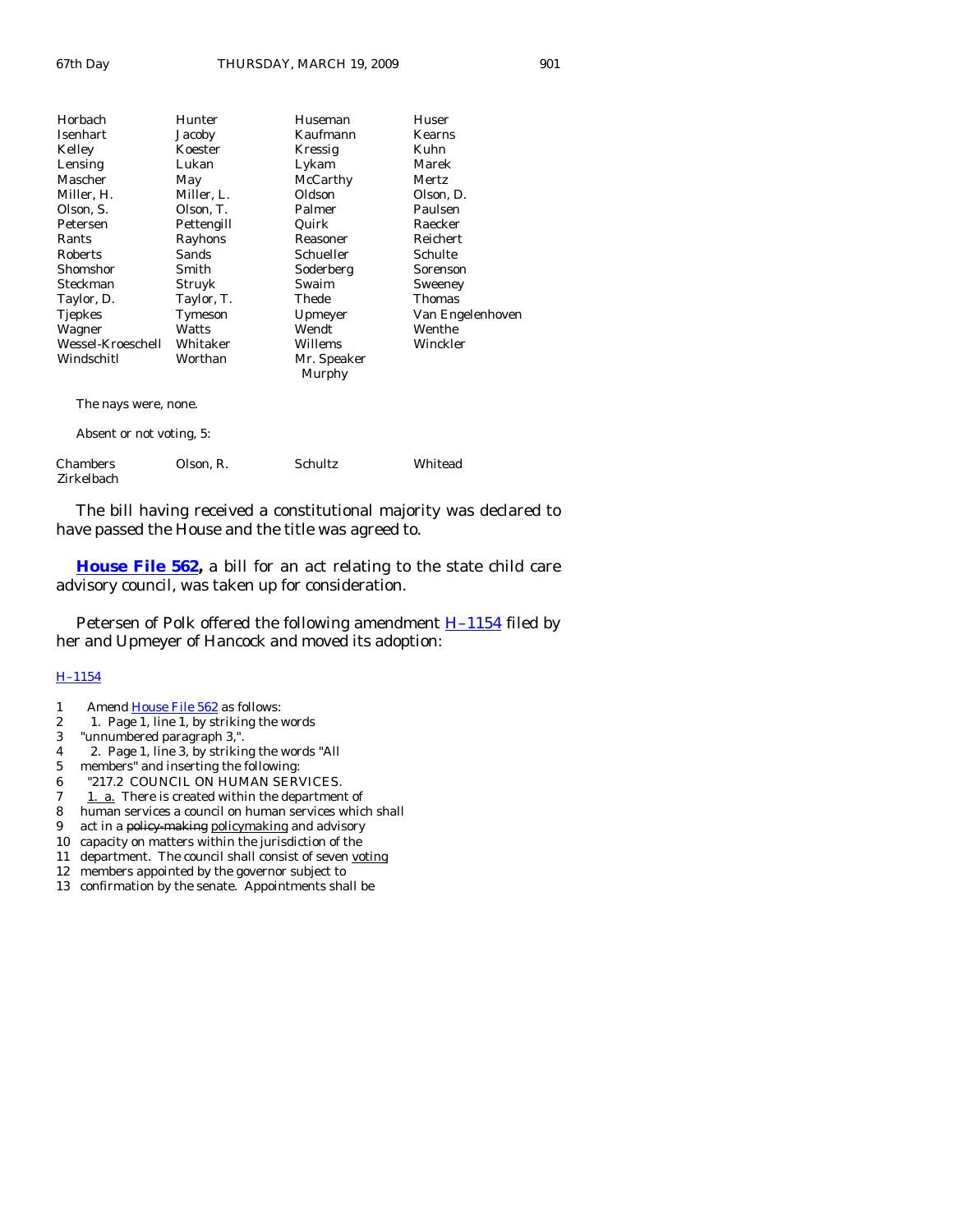- 14 made on the basis of interest in public affairs, good
- 15 judgment, and knowledge and ability in the field of
- 16 human services. Appointments shall be made to provide
- 17 a diversity of interest and point of view in the
- 18 membership and without regard to religious opinions or
- 19 affiliations. Members The voting members of the
- 20 council shall serve for six-year staggered terms.
- 21 b. Each term <u>of a voting member</u> shall commence and 22 end as provided by section 69.19. end as provided by section 69.19.
- 23 c. All voting members".
- 
- 24 3. Page 1, by inserting after line 14 the
- 25 following:
- 26 "2. In addition to the voting members described in
- 27 subsection 1, the membership of the council shall
- 28 include four legislators as ex officio, nonvoting
- 29 members. The four legislators shall be appointed one
- 30 each by the majority leader of the senate, the
- 31 minority leader of the senate, the speaker of the
- 32 house of representatives, and the minority leader of
- 33 the house of representatives for terms as provided in
- 34 section 69.16B."
- 35 4. Page 1, line 27, by striking the word
- 36 "director" and inserting the following: "director
- 37 governor".
- 38 5. Page 2, line 4, by striking the word
- 39 "director" and inserting the following: "director
- 40 governor".
- 41 6. Page 2, by striking lines 11 through 13 and
- 42 inserting the following: "shall be appointed for
- 43 terms of three years but no member shall be appointed
- 44 to more than two consecutive terms. The state council
- 45 shall develop its own operational".
- 46 7. Title page, line 1, by inserting before the
- 47 word "state" the following: "council on human
- 48 services and the".
- 49 8. By renumbering as necessary.

Amendment  $H-1154$  was adopted.

Petersen of Polk offered the following amendment **H-1171** filed by her and moved its adoption:

#### [H–1171](http://coolice.legis.state.ia.us/Cool-ICE/default.asp?Category=billinfo&Service=Billbook&frame=1&GA=83&hbill=H1171)

- 1 Amend [House File 562](http://coolice.legis.state.ia.us/Cool-ICE/default.asp?Category=billinfo&Service=Billbook&frame=1&GA=83&hbill=HF562) as follows:
- 2 1. Page 2, by inserting after line 35 the
- 3 following:
- 4 "NEW PARAGRAPH. r. One person who represents the
- 5 early childhood Iowa council created in section
- 6 135.173."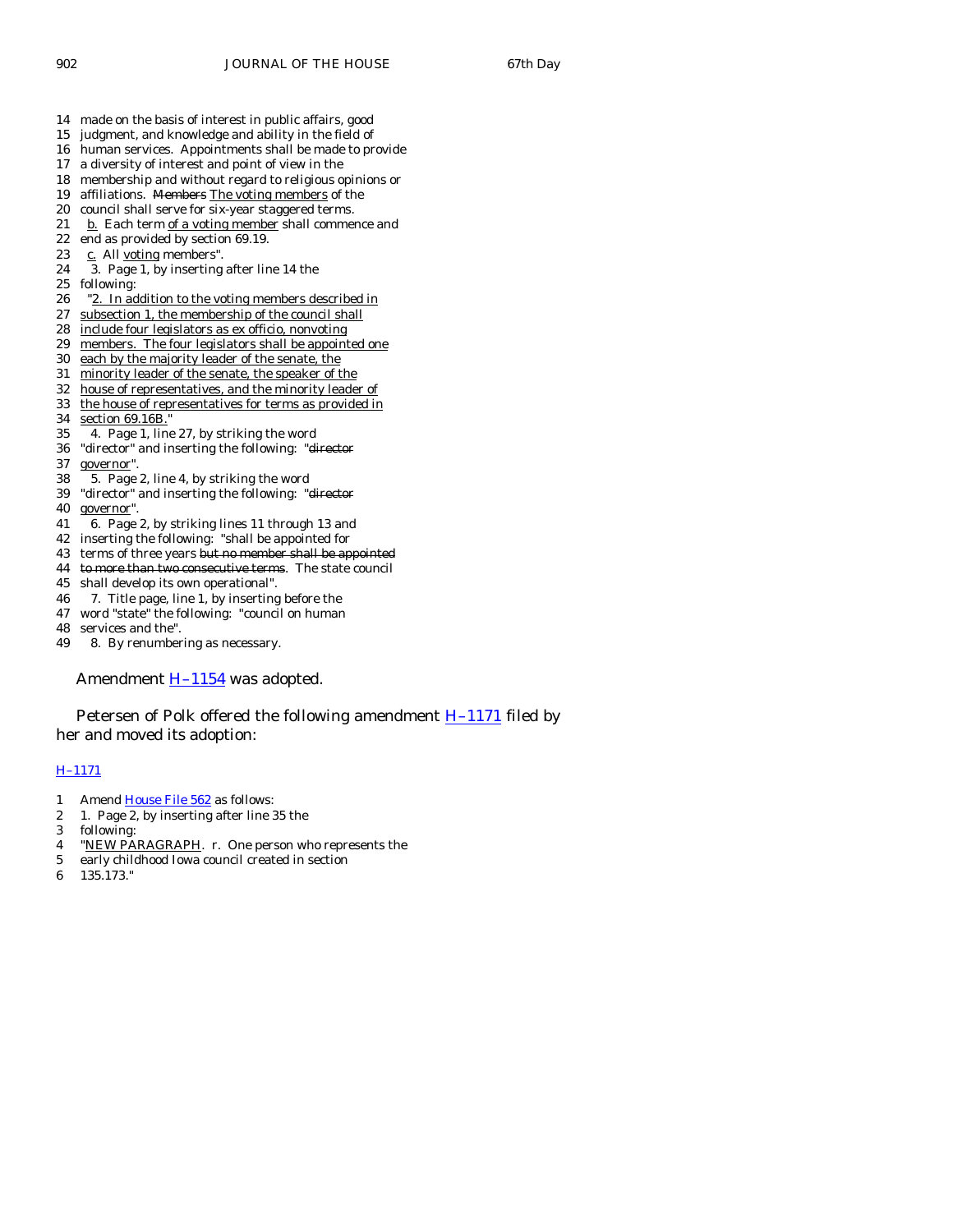- 7 2. Page 3, by striking lines 33 and 34.
- 8 3. Page 4, line 8, by striking the words ", upon
- 9 request," and inserting the following: ", upon
- 10 request,".
- 11 4. Page 5, by inserting after line 4 the
- 12 following:
- 13 "j. Advise and assist the early childhood Iowa
- 14 council in developing the strategic plan required
- 15 pursuant to section 135.173."
- 16 5. Page 5, line 22, by striking the word "report"
- 17 and inserting the following: "coordinate with the
- 18 early childhood Iowa council in reporting".

Amendment  $H-1171$  was adopted.

 Berry of Black Hawk moved that the bill be read a last time now and placed upon its passage which motion prevailed and the bill was read a last time.

On the question "Shall the bill pass?" [\(H.F. 562](http://coolice.legis.state.ia.us/Cool-ICE/default.asp?Category=billinfo&Service=Billbook&frame=1&GA=83&hbill=HF562))

The ayes were, 94:

| Abdul-Samad | Alons          | Anderson         | Arnold            |
|-------------|----------------|------------------|-------------------|
| Bailey      | <b>Baudler</b> | Beard            | Bell              |
| Berry       | Bukta          | Burt             | Cohoon            |
| Cownie      | De Boef        | Deyoe            | Dolecheck         |
| Drake       | Ficken         | Ford             | Forristall        |
| Frevert     | Gaskill        | Gayman           | Grassley          |
| Hagenow     | Heaton         | Heddens          | Helland           |
| Horbach     | Hunter         | Huseman          | Huser             |
| Isenhart    | Jacoby         | Kaufmann         | Kearns            |
| Kelley      | Koester        | Kressig          | Kuhn              |
| Lensing     | Lukan          | Lykam            | Marek             |
| Mascher     | May            | McCarthy         | Mertz.            |
| Miller, H.  | Miller, L.     | Oldson           | Olson, D.         |
| Olson, S.   | Olson, T.      | Palmer           | Paulsen           |
| Petersen    | Pettengill     | Quirk            | Raecker           |
| Rants       | Rayhons        | Reasoner         | Reichert          |
| Roberts     | Sands          | Schueller        | Schulte           |
| Shomshor    | Smith          | Soderberg        | Sorenson          |
| Steckman    | Struyk         | Swaim            | Sweeney           |
| Taylor, T.  | Thede          | Thomas           | Tjepkes           |
| Tymeson     | Upmeyer        | Van Engelenhoven | Wagner            |
| Watts       | Wendt          | Wenthe           | Wessel-Kroeschell |
| Whitaker    | Willems        | Winckler         | Windschitl        |
| Worthan     | Mr. Speaker    |                  |                   |
|             | Murphy         |                  |                   |

The nays were, none.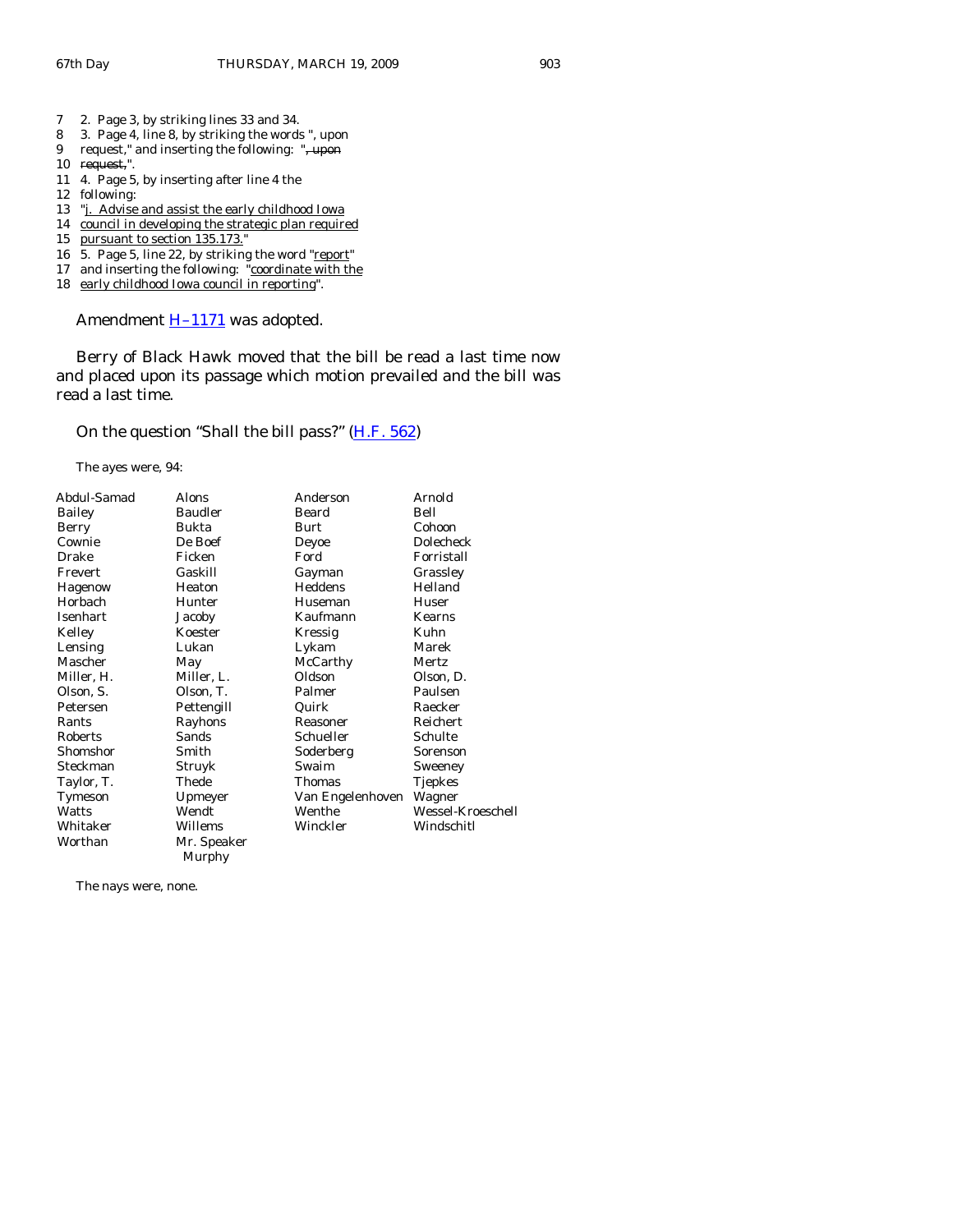Absent or not voting, 6:

| Chambers | Olson, R.  | Schultz | Taylor, D. |
|----------|------------|---------|------------|
| Whitead  | Zirkelbach |         |            |

 The bill having received a constitutional majority was declared to have passed the House and the title, as amended, was agreed to.

## IMMEDIATE MESSAGES

 McCarthy of Polk asked and received unanimous consent that the following bills be immediately messaged to the Senate: **House Files 502** and **562.**

## [HOUSE FILE 693](http://coolice.legis.state.ia.us/Cool-ICE/default.asp?Category=billinfo&Service=Billbook&frame=1&GA=83&hbill=HF693) REFERRED

The Speaker announced that **House File 693**, previously placed on the **calendar** was referred to committee on **ways and means**.

## [HOUSE FILE 779](http://coolice.legis.state.ia.us/Cool-ICE/default.asp?Category=billinfo&Service=Billbook&frame=1&GA=83&hbill=HF779) REREFERRED

The Speaker announced that [House File 779,](http://coolice.legis.state.ia.us/Cool-ICE/default.asp?Category=billinfo&Service=Billbook&frame=1&GA=83&hbill=HF779) previously referred to committee on **ways and means** was placed on the **calendar**.

## BILLS SIGNED BY THE GOVERNOR

 A communication was received from the Governor announcing that on March 19, 2009, he approved and transmitted to the Secretary of State the following bills:

[House File 374](http://coolice.legis.state.ia.us/Cool-ICE/default.asp?Category=billinfo&Service=Billbook&frame=1&GA=83&hbill=HF374), an Act relating to the grain depositors and sellers indemnity fund, and providing for an effective date and retroactive applicability.

[Senate File 98](http://coolice.legis.state.ia.us/Cool-ICE/default.asp?Category=billinfo&Service=Billbook&frame=1&GA=83&hbill=SF98), an Act establishing a lean enterprise office within the department of management.

[Senate File 108,](http://coolice.legis.state.ia.us/Cool-ICE/default.asp?Category=billinfo&Service=Billbook&frame=1&GA=83&hbill=SF108) an Act relating to the membership of the public safety communications interoperability board and providing an effective and applicability date provision.

[Senate File 319,](http://coolice.legis.state.ia.us/Cool-ICE/default.asp?Category=billinfo&Service=Billbook&frame=1&GA=83&hbill=SF319) an Act relating to child support enforcement including withholding of an employee's compensation by an employer for support of a child under a support order, protection of child support information, annual collections fees, and the potential charging of interest on overdue child support payments, and providing an effective date.

[Senate File 328,](http://coolice.legis.state.ia.us/Cool-ICE/default.asp?Category=billinfo&Service=Billbook&frame=1&GA=83&hbill=SF328) an Act relating to reimbursement of hazardous substance cleanup costs.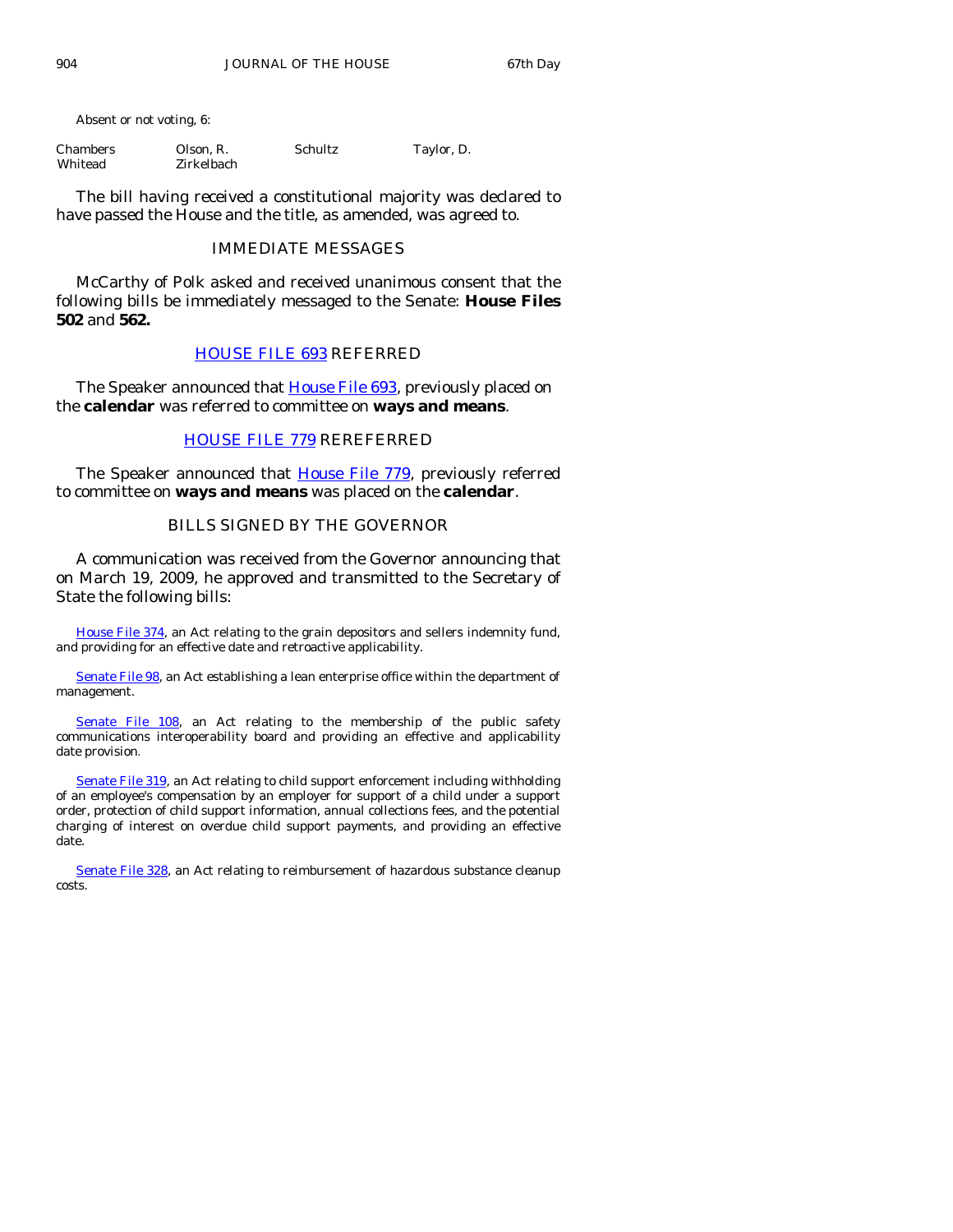## CERTIFICATES OF RECOGNITION

## MR. SPEAKER: The Chief Clerk of the House respectfully reports that certificates of recognition have been issued as follows.

## MARK W. BRANDSGARD Chief Clerk of the House

| $2009\backslash2717$ |  | Wava Meester, Aplington - For celebrating her 90 <sup>th</sup> birthday. |
|----------------------|--|--------------------------------------------------------------------------|
|                      |  |                                                                          |

- 2009\2718 Danielle Akers, Irving Elementary For being a winner of this year's Iowa Energy Poster Contest.
- 2009\2719 Jerry and Karen Cranston, Deep River For celebrating their  $50<sup>th</sup>$ wedding anniversary.
- 2009\2720 Wilma Mohr, Denison For celebrating her 82nd birthday.

SUBCOMMITTEE ASSIGNMENTS

#### **[House File 634](http://coolice.legis.state.ia.us/Cool-ICE/default.asp?Category=billinfo&Service=Billbook&frame=1&GA=83&hbill=HF634)**

Environmental Protection: Kearns, Chair; Deyoe and D. Olson.

#### **[House File 652](http://coolice.legis.state.ia.us/Cool-ICE/default.asp?Category=billinfo&Service=Billbook&frame=1&GA=83&hbill=HF652)**

Environmental Protection: Kearns, Chair; D. Olson and Schultz.

**[House File 656](http://coolice.legis.state.ia.us/Cool-ICE/default.asp?Category=billinfo&Service=Billbook&frame=1&GA=83&hbill=HF656)**

Appropriations: Jacoby, Chair; Cownie and Wenthe.

#### **[House File 717](http://coolice.legis.state.ia.us/Cool-ICE/default.asp?Category=billinfo&Service=Billbook&frame=1&GA=83&hbill=HF717)**

Environmental Protection: Kearns, Chair; Hagenow and D. Olson.

#### **[House File 739](http://coolice.legis.state.ia.us/Cool-ICE/default.asp?Category=billinfo&Service=Billbook&frame=1&GA=83&hbill=HF739)**

Appropriations: Cohoon, Chair; Huseman and Wenthe.

#### **[House File 741](http://coolice.legis.state.ia.us/Cool-ICE/default.asp?Category=billinfo&Service=Billbook&frame=1&GA=83&hbill=HF741)**

Appropriations: Cohoon, Chair; Huseman and Oldson.

#### **[House File 742](http://coolice.legis.state.ia.us/Cool-ICE/default.asp?Category=billinfo&Service=Billbook&frame=1&GA=83&hbill=HF742)**

Ways and Means: D. Olson, Chair; Bukta and Helland.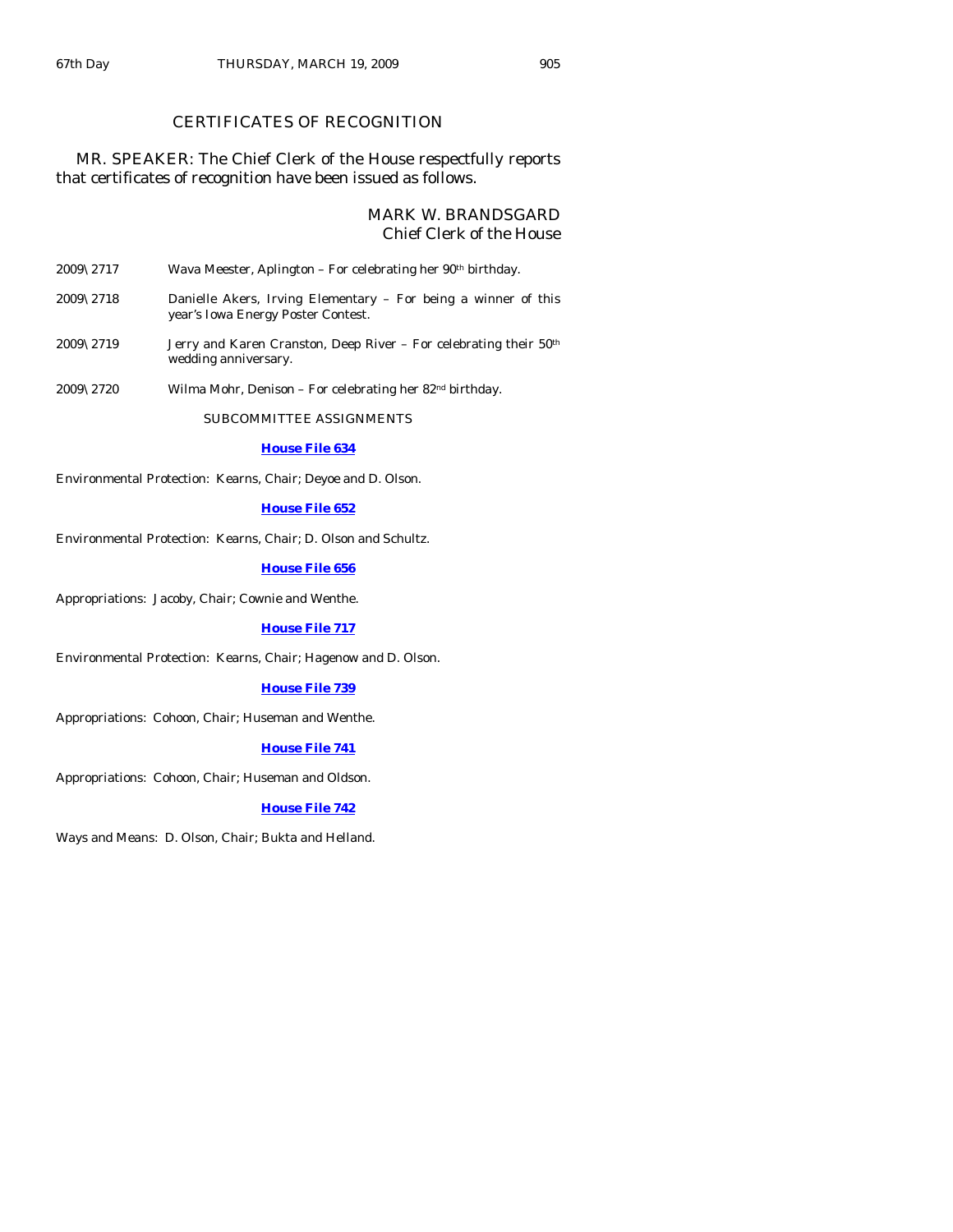#### **[House File 747](http://coolice.legis.state.ia.us/Cool-ICE/default.asp?Category=billinfo&Service=Billbook&frame=1&GA=83&hbill=HF747)**

Ways and Means: D. Olson, Chair; Hagenow and Steckman.

#### **[House File 748](http://coolice.legis.state.ia.us/Cool-ICE/default.asp?Category=billinfo&Service=Billbook&frame=1&GA=83&hbill=HF748)**

Ways and Means: D. Olson, Chair; Petersen and Wagner.

#### **[House File 749](http://coolice.legis.state.ia.us/Cool-ICE/default.asp?Category=billinfo&Service=Billbook&frame=1&GA=83&hbill=HF749)**

Appropriations: T. Taylor, Chair; Cohoon and Worthan.

## **[House File 750](http://coolice.legis.state.ia.us/Cool-ICE/default.asp?Category=billinfo&Service=Billbook&frame=1&GA=83&hbill=HF750)**

Ways and Means: Kelley, Chair; Forristall and Steckman.

#### **[House File 752](http://coolice.legis.state.ia.us/Cool-ICE/default.asp?Category=billinfo&Service=Billbook&frame=1&GA=83&hbill=HF752)**

Ways and Means: Reasoner, Chair; Frevert and Struyk.

#### **[House File 782](http://coolice.legis.state.ia.us/Cool-ICE/default.asp?Category=billinfo&Service=Billbook&frame=1&GA=83&hbill=HF782)**

Appropriations: Cohoon, Chair; Huseman and Oldson.

#### **[House File 790](http://coolice.legis.state.ia.us/Cool-ICE/default.asp?Category=billinfo&Service=Billbook&frame=1&GA=83&hbill=HF790)**

Environmental Protection: Whitaker, Chair; D. Olson and S. Olson.

## **[Senate File 152](http://coolice.legis.state.ia.us/Cool-ICE/default.asp?Category=billinfo&Service=Billbook&frame=1&GA=83&hbill=SF152)**

Human Resources: Hunter, Chair; Heaton and Smith.

## **[Senate File 289](http://coolice.legis.state.ia.us/Cool-ICE/default.asp?Category=billinfo&Service=Billbook&frame=1&GA=83&hbill=SF289)**

Rebuild Iowa and Disaster Recovery: T. Olson, Chair; Sorenson and D. Taylor.

## **[Senate File 304](http://coolice.legis.state.ia.us/Cool-ICE/default.asp?Category=billinfo&Service=Billbook&frame=1&GA=83&hbill=SF304)**

Economic Growth: Jacoby, Chair; Kelley and Sorenson.

## **[Senate File 323](http://coolice.legis.state.ia.us/Cool-ICE/default.asp?Category=billinfo&Service=Billbook&frame=1&GA=83&hbill=SF323)**

Human Resources: Wessel-Kroeschell, Chair; Abdul-Samad and L. Miller.

## **[Senate File 341](http://coolice.legis.state.ia.us/Cool-ICE/default.asp?Category=billinfo&Service=Billbook&frame=1&GA=83&hbill=SF341)**

Human Resources: Wendt, Chair; Heaton and Steckman.

#### **[Senate File 355](http://coolice.legis.state.ia.us/Cool-ICE/default.asp?Category=billinfo&Service=Billbook&frame=1&GA=83&hbill=SF355)**

Commerce: Kressig, Chair; Reichert and Sands.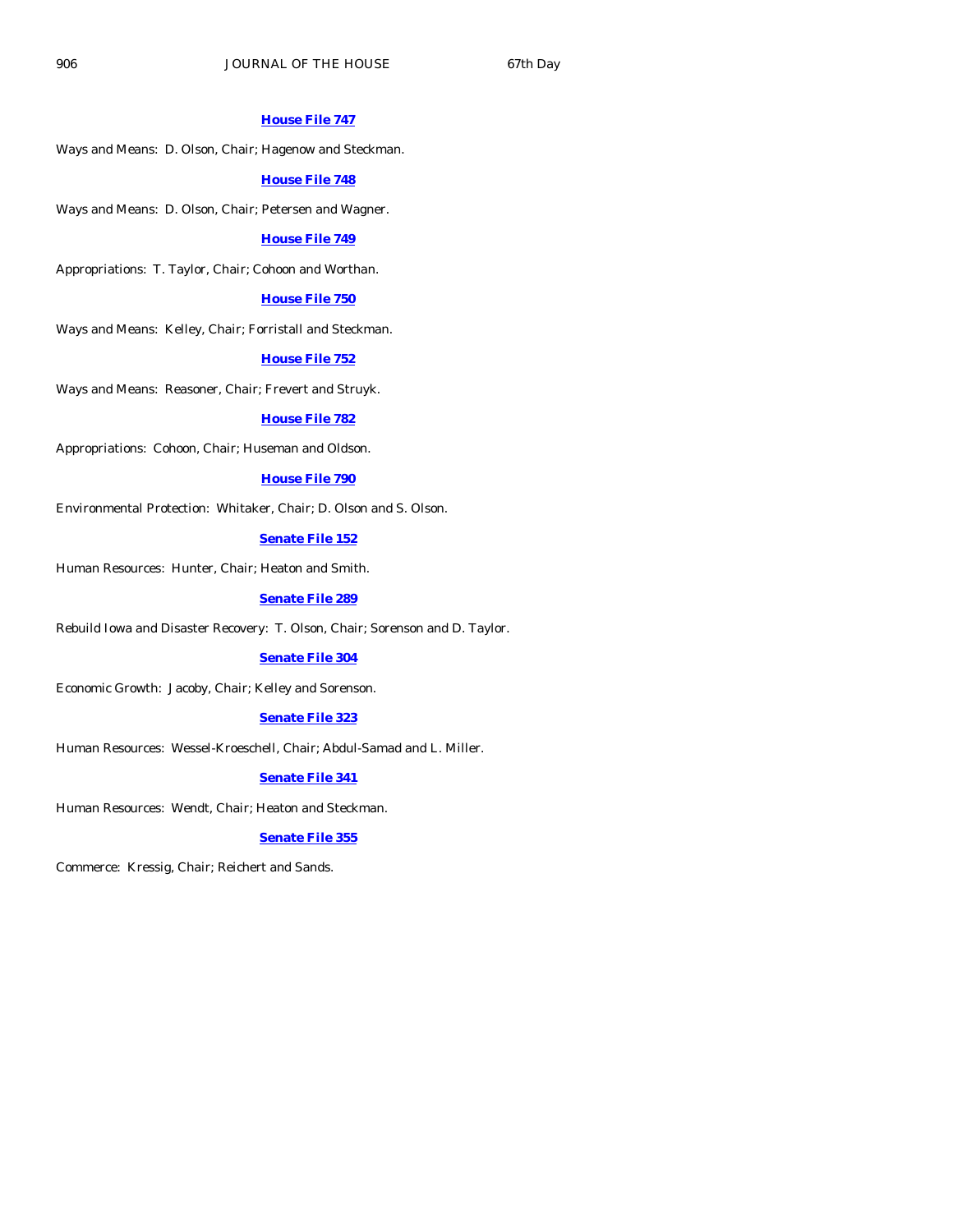#### **[Senate File 360](http://coolice.legis.state.ia.us/Cool-ICE/default.asp?Category=billinfo&Service=Billbook&frame=1&GA=83&hbill=SF360)**

Education: Palmer, Chair; May and Wendt.

#### **[Senate File 374](http://coolice.legis.state.ia.us/Cool-ICE/default.asp?Category=billinfo&Service=Billbook&frame=1&GA=83&hbill=SF374)**

Commerce: Reasoner, Chair; Jacoby and Sorenson.

## **[Senate File 376](http://coolice.legis.state.ia.us/Cool-ICE/default.asp?Category=billinfo&Service=Billbook&frame=1&GA=83&hbill=SF376)**

Appropriations: Cohoon, Chair; Huseman and Oldson.

#### **[Senate File 377](http://coolice.legis.state.ia.us/Cool-ICE/default.asp?Category=billinfo&Service=Billbook&frame=1&GA=83&hbill=SF377)**

Rebuild Iowa and Disaster Recovery: Huser, Chair; Berry and De Boef.

#### **[Senate File 394](http://coolice.legis.state.ia.us/Cool-ICE/default.asp?Category=billinfo&Service=Billbook&frame=1&GA=83&hbill=SF394)**

Human Resources: Berry, Chair; L. Miller and T. Olson.

## HOUSE STUDY BILL COMMITTEE ASSIGNMENT

#### **H.S. B. 276 Judiciary**

Relating to offers of settlement in a civil case after a lawsuit has been filed.

## COMMITTEE RECOMMENDATIONS

 MR. SPEAKER: The Chief Clerk of the House respectfully reports that the following committee recommendations have been received and are on file in the office of the Chief Clerk.

## MARK W. BRANDSGARD Chief Clerk of the House

#### COMMITTEE ON APPROPRIATIONS

 **Committee Bill** (Formerly [House Study Bill 266](http://coolice.legis.state.ia.us/Cool-ICE/default.asp?Category=billinfo&Service=Billbook&frame=1&GA=83&hbill=HSB266)), relating to and making transportation and other infrastructure-related appropriations to the department of transportation, including allocation and use of moneys from the road use tax fund and the primary road fund.

Fiscal Note is not required.

Recommended **Amend and Do Pass** March 19, 2009.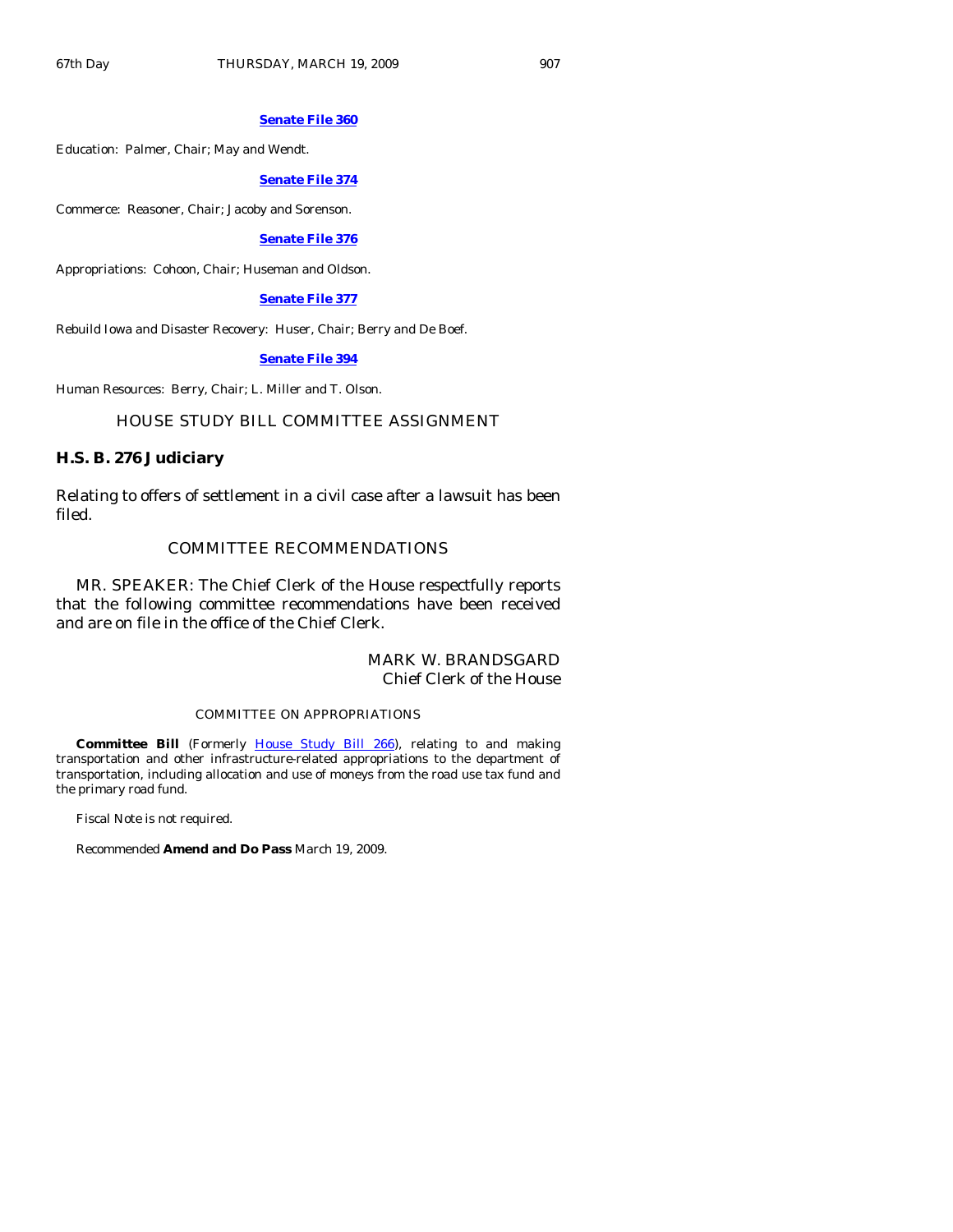#### COMMITTEE ON WAYS AND MEANS

**[Senate File 253](http://coolice.legis.state.ia.us/Cool-ICE/default.asp?Category=billinfo&Service=Billbook&frame=1&GA=83&hbill=SF253)**, a bill for an act relating to the time allowed certain active duty military personnel to file a state income tax return and including a retroactive applicability date provision.

Fiscal Note is not required.

Recommended **Do Pass** March 19, 2009.

**[Senate File 322](http://coolice.legis.state.ia.us/Cool-ICE/default.asp?Category=billinfo&Service=Billbook&frame=1&GA=83&hbill=SF322),** a bill for an act relating to the technical administration of the tax and related laws by the department of revenue, including administration of income taxes, sales and use taxes, fees for new vehicle registrations, and property taxes and including a retroactive applicability date provision.

Fiscal Note is not required.

Recommended **Do Pass** March 19, 2009.

## RESOLUTIONS FILED

**[HR 33,](http://coolice.legis.state.ia.us/Cool-ICE/default.asp?Category=billinfo&Service=Billbook&frame=1&GA=83&hbill=HR33)** by Upmeyer and Bell, a resolution to recognize the Iowa landmark the Surf Ballroom.

Laid over under **Rule 25.** 

**[HR 34](http://coolice.legis.state.ia.us/Cool-ICE/default.asp?Category=billinfo&Service=Billbook&frame=1&GA=83&hbill=HR34),** by Watts, Paulsen, Windschitl, Alons, Deyoe, May, Baudler, Kaufmann, Tjepkes, Quirk, Huseman, Kelley, Drake, Tymeson, Schulte, Pettengill, Sorenson, Hagenow, Grassley, Cownie, Helland, De Boef, Forristall and Mertz, a resolution declaring that all laws, rules, policies, procedures, and regulations relating to the regulation and production of electric energy in this state should remain under the exclusive jurisdiction, control, and authority of this state.

Laid over under **Rule 25.** 

**[HR 35,](http://coolice.legis.state.ia.us/Cool-ICE/default.asp?Category=billinfo&Service=Billbook&frame=1&GA=83&hbill=HR35)** by Zirkelbach, Whitead, Windschitl, D. Taylor, Bailey, Ficken, Kearns, Bukta, Masher, Alons, Sweeney, Watts, Van Engelenhoven, Tymeson, Thomas, Gayman and Rants, a resolution to protect and preserve the battleship USS Iowa.

Laid over under **Rule 25.** 

**[HR 36,](http://coolice.legis.state.ia.us/Cool-ICE/default.asp?Category=billinfo&Service=Billbook&frame=1&GA=83&hbill=HR36)** by Ford, a resolution supporting the expansion of communication technologies that address the unique needs of